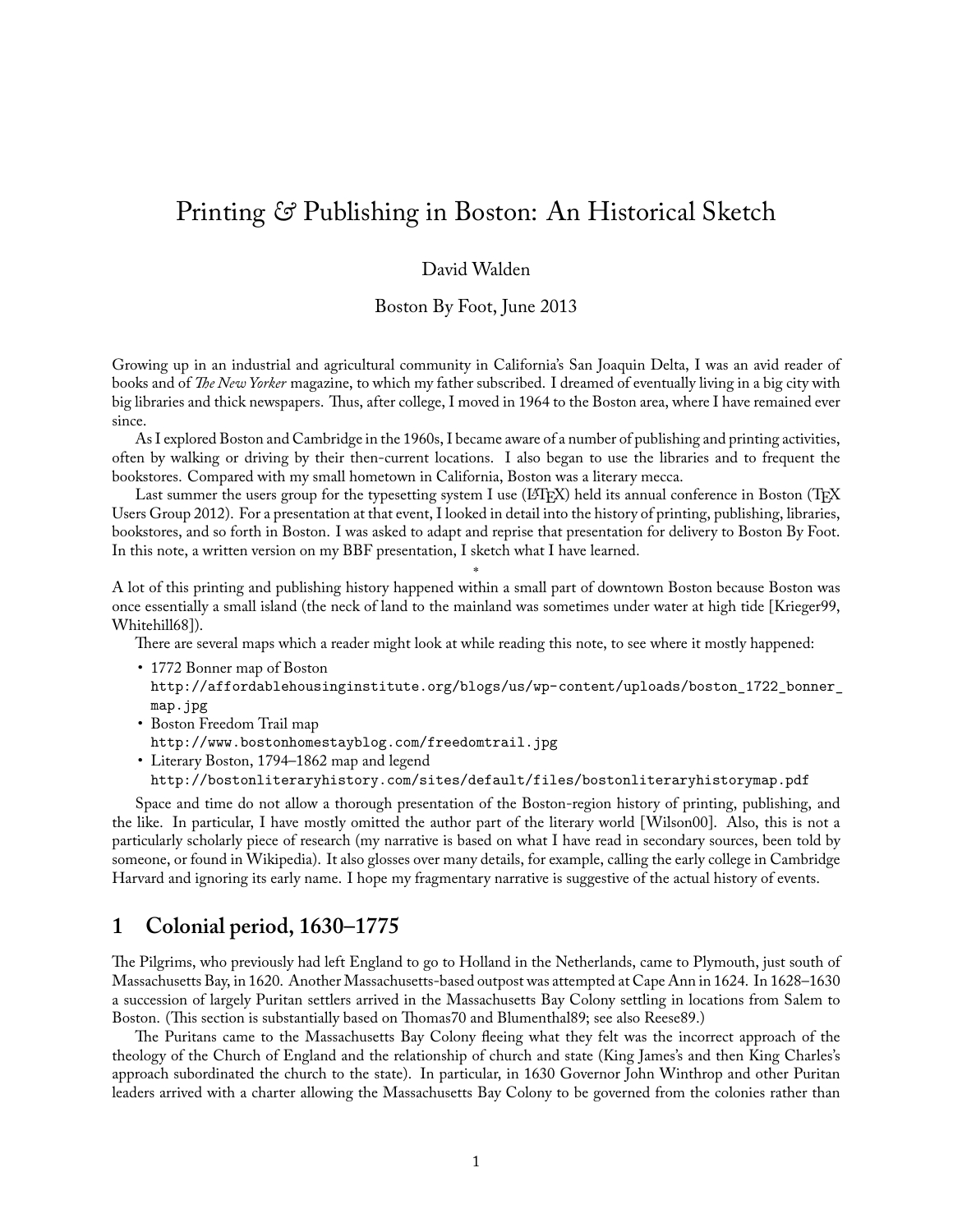from England. Both Boston and Cambridge (a few miles up the Charles River) were settled by the Puritans around 1630. These largely Puritan immigrations to the Massachusetts Bay Colony continued for the next 10 years.

The arriving Puritans were idealistic about their new home, and John Winthrop gave a sermon quoting the Sermon on the Mount and saying that they in the Bay Colony would be a "citty on a hill," watched by people throughout the world for the purity of their religious practice (and the way it was supported, i.e., enforced, by the government).

For all their concern to be free to practice their own religious reformations, the Puritans were not supportive of reformations by others. Roger Williams, among many others, was banished from the Bay Colony. In 1630 to 1658, several Quakers who refused to remain banished were hung, including Mary Dyer whose statue is on the grounds of the Massachusetts State House.

The Puritans believed in education so that their citizens could study the Bible and read the laws and acts that governed them. By 1635 they had established the first public school in English North America, Boston Latin (there are signs on both sides of School Street noting early locations of the Boston Latin school). A couple of years later, Harvard College was established in Cambridge.

\* In 1638 Rev. Joseph Glover contracted with Stephen Daye for the two of them and their families to travel from England to Cambridge (in the colonies) along with a printing press, type, and printing materials, where Daye would be responsible for setting up and running the printing press in Glover's home. This printing press, the first in British North America (the church in colonial Mexico had a Spanish language printing press a hundred years earlier), was at least nominally operated under the auspices of Harvard. Glover died before their ship reached Massachusetts, and Daye carried out his contract for the widow Elizabeth Glover. Stephen's son Matthew was also involved with the printing activity. Stephen was a locksmith and Matthew had apprenticed as a printer, so historians suspect Matthew did most of the actual printing. In any case, there was probably a lot of on-the-job learning about printing.

After printing a couple of other documents of which no copies remain, in 1640 Stephen Daye printed the so-called *Bay Psalm Book*, the first book written and printed in British America. In most of the churches in the Massachusetts Bay Colony, the *Bay Psalm Book* replaced the earlier Psalm books the Puritans had brought with them from England hence the popular name "Bay Psalm Book." Its actual title was *The Whole Booke of Psalmes Faithfully Translated into English Metre* [Eames03].

In 1649 Matthew Daye died and Samuel Green took over the printing activity. Green also did a lot of on-the-job learning. By 1656 Green had two presses. According to Lawrence Wroth in his contribution to Lehmann-Haupt52 (p. 8), for 40 years this activity was the "press of Harvard College," although there was not really enough work over the years to keep Green working full time. Green stopped printing in 1692. After Green, printing in colonial Cambridge was finished.

Green had 19 children, 8 with his first wife and 11 with his second wife, and many of Green's descendants became printers, forming a dynasty of printers extending up and down the east coast.

In addition to no liberalism in religious practice, there was no freedom for printing (at least within the Massachusetts Bay Colony). The goal of the print shop operated by the Dayes and then the Greens was to support the church and the commonwealth.

(As I understand it, the original purpose of copyrights — circa 16<sup>th</sup> century — was to control printing of books. The authorities only gave the "right to copy" to a chosen few who were allowed to print only what the authorities liked. There was somewhat of an English tradition of freedom of expression, but this was primarily about no prior restraint. Post-speech or post-publication, the authorities could punish expression they didn't like.)

Some of the publications over the year of existence of the Cambridge press were [Wroth, ibid]: "a book of capital laws …; small pieces relating to the scholastic activities of the college; annual almanacs; a second edition of the 'Bay Psalm Book'; catechisms; a document relating to the troubles with the Narragansett Indians; a platform of the prevailing Congregational faith; and numerous sermons and doctrinal treatises."

"The press reached the highest point of its activity with the publication in 1663 of John Eliot's translation of the whole Bible into the Indian tongue ..." [Wroth, ibid]. This was a massive effort, producing over 1,000 copies and requiring a special shipment of paper from England. It was the first Bible printed in the western hemisphere. On the title page, Samuel Green is listed as the printer, and his apprentice Marmaduke Johnson is also listed.

To slightly paraphrase Wroth, this Cambridge press did its job of being, over half a century, an intellectual force in a new and rude environment. After use and storage in other locations, Daye's press today purportedly resides in an historical museum in Vermont.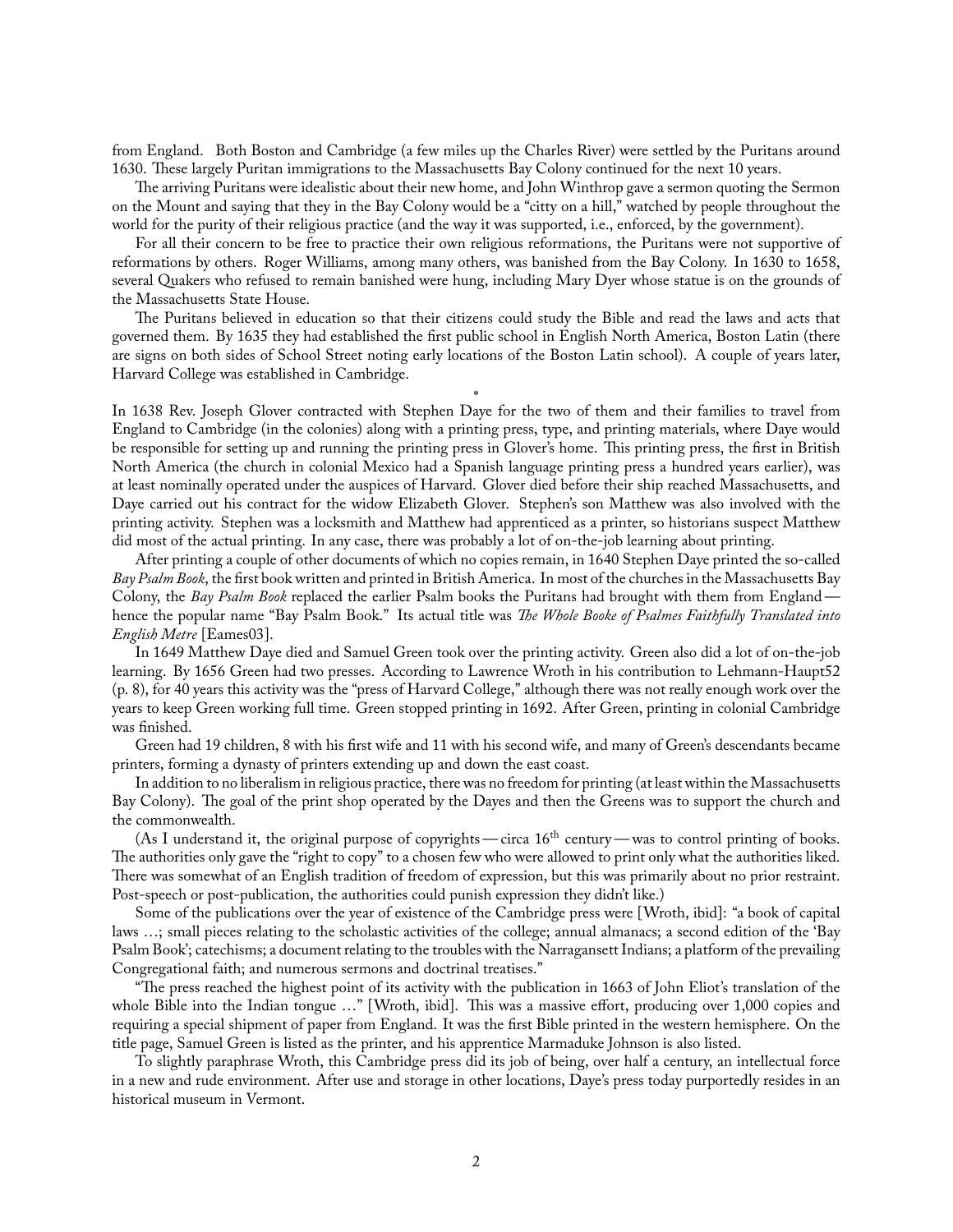\*

From 1674 on, printing was also allowed in Boston, on a case-by-case basis. Marmaduke Johnson received permission to print in Boston, but died before he could do any printing. Some of the following Boston printers were [Thomas70]:

- John Foster, 1676–1680; licensed to do printing, he was the first person who actually did printing in Boston.
- Samuel Sewall, 1681–1684: he was a bookseller, licensed to do printing, who printed acts and laws and books for himself and others; Samuel Green Jr. was his printer.
- James Glen, who also printed for Sewall before going out on his own.
- Samuel Green Jr., who printed work both for himself and for booksellers and was allowed to continue printing after Sewall's death; Green died in 1690.
- Richard Pierce, 1684–1690, the fifth Boston printer, who printed for himself and booksellers.
- Bartholomew Green, who first worked for his father in Cambridge and then took over his brother's activity in 1690. In 1704 he started the *Boston News-Letter* for the postmaster, who somehow asserted a right to have a newspaper.

There were a number of other printers in colonial Boston, i.e., between 1700 and 1775 when the Revolutionary War started. All this is detailed in Thomas's book.

\* Looking beyond printing, there were no strong lines between trades. Printers worked for booksellers, booksellers did some of their own printing, printers published newspapers, binding was often a separate trade but not always, and printers publishing newspapers did some of their own writing.

Isaiah Thomas lists about 90 booksellers between 1641 and 1771 [Thomas70]. Initially there was a bookseller or two in Cambridge. Next there were booksellers in Boston, particularly along the street and slope known as Cornhill. Hezekiah Ushel was the first in Boston, 1650–1771.

Booksellers sold (and sometimes printed) acts and laws, books on religion, school books, books on politics, imported books, and new printings of books pirated from Europe. The shops of booksellers were often also community meeting places.

\* Colonial Boston also has a rich history of newspapers [Thomas70]:

- The Boston News-Letter, 1704–1776, was started by the Boston postmaster and printer John Campbell. This was the first newspaper in Colonies. It had lots of editors over the years, and was printed through the siege of the 1770s.
- The Boston Gazette, 1719–1798, was started by the next postmaster, William Brooker. (Apparently postmasters thought they had a right to have a newspaper.) Brooker hired James Franklin to do the printing. The *Gazette* had a long line of successor organizations.
- The *New-England Courant*, 1721–1727, was started by James Franklin, who had lost his job with the *Gazette* within a couple of years.

Isaiah Thomas lists another ten Boston newspapers prior to 1775, including his own *Massachusetts Spy*, published in Boston from 1770 through April 1775. I will touch more on this in the next section.

Before leaving the topic of Boston's colonial newspapers, I'll say a little about the most famous colonial Bostontrained printer, Ben Franklin, who was born on Milk Street and baptized at the Old South Meeting House, and attended Boston Latin on School Street for two years [Franklin40, Isaacson04].

Ben's much older brother James had gone to England to apprentice as a printer. He returned in 1717 with a press and a small amount of type. James's shop was at the corner of Court Street and Franklin Avenue (called Queen Street and Dorset Alley in pre-Revolutionary times [Drake70]). Ben was indentured at age 12 to his brother James to learn the printing trade. The indenture was to last until age 21.

James started the *New-England Courant* in 1721, and it was the first "truly independent newspaper in the colonies and the first with literary aspirations" [Isaacson04]. For disagreeing in print with the authorities, James was imprisoned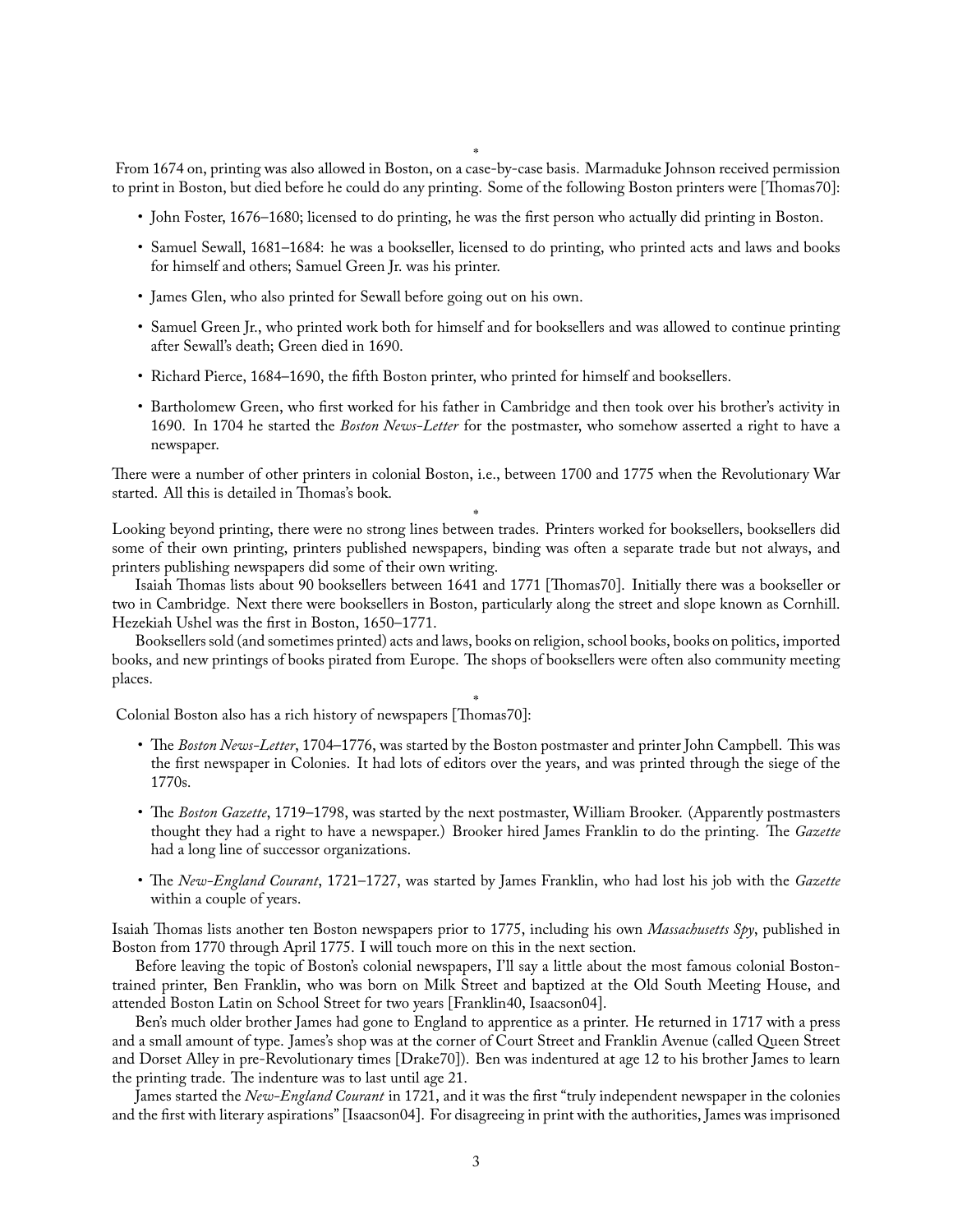for a month in 1722. He was released on the condition that "James Franklin not publish the *Courant*," so Ben became the publisher in name. However, Ben couldn't be the publisher while still indentured to James, and so officially Ben's indenture was ended— although a follow-on secret document of indenture was made.

Ben contributed a lot to the *Courant*, including 14 humorous letters over six months under the name of the widow Silence Dogood. However, Ben and James didn't agree on things, and in 1723 Ben broke his secret indenture and went to Philadelphia, knowing that James could hardly admit that such a secret indenture existed.

By 1727, James, faced with continuing suppression of his press, had moved his printing business to Newport, RI.

### **2 Revolutionary War (1775–1783); transition**

The stamp act of 1765 was an incendiary event which produced resistance to British rule in the colonies. This was a tax by the British Parliament on printed materials in the colonies— the printed materials had to be produced on paper carrying an embossed revenue stamp. It was repealed a year later, but Parliament continued to assert its power to regulate the colonies and other taxes and regulations were imposed.

As resistance to British control increased, the colonial press participated and got in trouble. One of the printers involved in the resistance was Isaiah Thomas [Blumenthal89], to whose book I have frequently referred [Thomas70].

Isaiah Thomas was born in 1749. His widowed mother could not support him, and at age 6 he was apprenticed to a printer with an indenture to age 21. He did both personal jobs for the childless printer and his wife and printing jobs. In particular, according to Thomas himself, he "set types, for which purpose he was mounted on a bench eighteen inches high, and the whole length of a double frame which contained cases of both roman and italic."

The printer was not too skilled, but Thomas nevertheless quickly acquired the craft. A decade or so later, he escaped from his indenture and went elsewhere on the east coast to try to learn more about printing. By 1770 he was back in Boston, initially briefly in partnership with his former master. In 1771, Thomas started his own newspaper, the *Massachusetts Spy*.

As time went on and discontent with England grew in the colonies, Thomas used his *Massachusetts Spy* to support the causes of the Founding Fathers against England, and his print shop became known as the "Forge of Sedition." as many resistance meetings were held there. Thomas himself refers to his press as the "sedition machine." A 1774 edition of the paper shows the famous "join or die" slogan and segmented snake image (first published in a cartoon and essay by Ben Franklin in Philadelphia), meaning that the colonies must join together or they would die separately.

Shortly before April 19, 1775, the day of the British march on Lexington and Concord, Thomas transported a press out of Boston to Worcester, 40 miles to the west. He snuck out of Boston on April 18, 1775, and brieły joined the Lexington militia. Then two days later he traveled to Worcester where on May 3 he restarted publication of the *Massachusetts Spy*, including the first printed accounts of the Battle of Lexington and Concord.

After the war Thomas stayed in Worcester and, after some struggle, he began to develop a successful business. The business did well, and Thomas became the "country's leading printer, publisher, editor, and bookseller" [AAS12]. In Worcester, he had a big printing plant, a bindery, and a paper mill; he had branch offices, including one in Boston, and partnerships with a number of other publishing-world companies throughout the new country.

"Thomas retired in 1802 and devoted the rest of his productive and long life to collecting, scholarship, and philanthropy" [AAS12]. He wrote the marvelous and comprehensive 1810 book, *The History of Printing in America*. "In 1812 he established the American Antiquarian Society to house his remarkable library of 8,000 volumes, with a mission to collect, preserve and make available the printed record of the United States for future generations. He served as president of AAS until his death in 1831" [AAS12].

Thomas's Old No. 1 printing press resides at the American Antiquarian Society in Worcester.

\* After the Revolutionary War, the press was no longer regulated, and the technologies of the industrial revolution were applied in the publishing and printing business. I have just mentioned the example of Isaiah Thomas and his success.

Also, according to the *News* of the Museum of Printing [MoP09], the first printing presses manufactured in America were made in Boston, and the newsletter has the following list of those in Boston (as well as in New Hampshire and Vermont):

- Belknap & Young, Boston, 1771-1796 (common press)
- Berry & McClench, Boston, 1792-? (common press)
- Erastus Bartholomew, Boston, 1826-? (Union hand press, Adams Power press)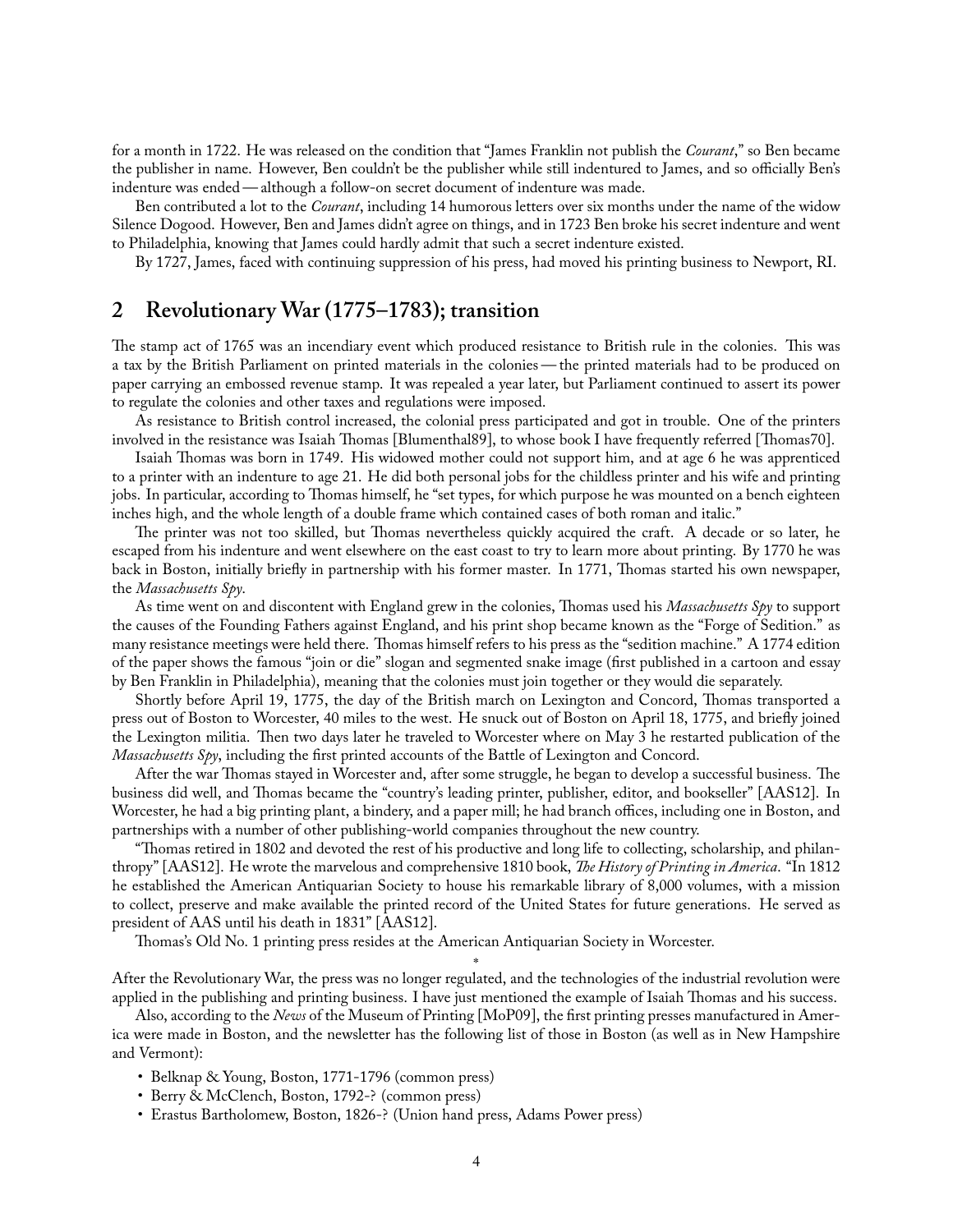- Phineas Dow, Boston, 1827-37 (common press?)
- Seth & Isaac Adams, Boston, 1830-59 (Adams hand press, Stansbury hand press, Tufts hand press)
- Otis Tufts, Boston, 1831-37 (Tufts hand press)
- Samuel Orcutt, Boston, 1840
- Stephen Ruggles, Boston, 1859-? (Ruggles hand press, Ruggles engine press)
- Tarbett & Fraser, 1905-? (Washington hand press)
- The Pearl Press originator was Boston printer William Hughson Golding who started the Golding & Co. in the Fort Hill area of Boston about 1869.

Pearl presses, made by Golding & Co. in Boston until the early 1900s, are still in common use among artists and others doing letterpress printing [Packard11, pp. 31–33].

Perhaps using this new technology, the *Boston Advertiser* was founded in 1813, Boston's first daily newspaper.

However, in the years of the first third of the 1800s, Boston ceased to be the publishing center of what was now the new country. The big publishing centers were now New York and Philadelphia. Other cities such as Baltimore, Cincinnati and New Orleans also developed strong publishing activities.

# **3 Cultural push of the mid-19th century**

Although Boston was no longer the country's center of publishing, in the 1800s Boston was the center of an important philosophical and literary movement [Barry12, Myerson80, Phillips06, Rose81, Wilson05]. (Look at Figure 1 in parallel with the following several paragraphs of description.)

The Puritans came here as Congregationalists, but individuals still needed to follow the doctrine and creed of their congregation (and to sign the Freeman's Oath to be a citizen of the Massachusetts Bay Colony). As mentioned earlier, if someone wanted to promote some other version of religion, the Puritans kicked that person out of the Colony with lethal punishment for not staying out.

As the Revolution drew near, the churches largely favored the revolution, and I suppose in some sense this was at least a partial departure from the conservatism inherent in the colonial Puritan churches.

In the early 1800s, the Unitarian approach became more popular: people could be religious using their own reason and not just reliance on doctrine and creed. Eventually Harvard appointed Unitarians as president and the divinity professor, and thus ministers coming out of Harvard were Unitarians. In time a majority of the First Parish churches around the Massachusetts Bay region switched from Congregational to Unitarian.

Kings Chapel is a special case. Before the Revolution it was Anglican. After the Revolution it became Unitarian, but they liked their Anglican Book of Common Prayer and rewrote it to be consistent with Unitarianism. (Today they state, "We are Unitarian in theology, Anglican in worship service, and Congregational in governance.")

All this thought about reason, individual goodness and personal relationship with God, etc., helped lead to the Transcendentalists and their idealism. (In national politics today, we sometimes hear about the Massachusetts, Cambridge, or Harvard liberal elites. It's a long tradition. There were liberal elites in Cambridge, Boston, and Concord over 150 years ago.)

In addition to their philosophy and idealism, the Transcendentalists sought to create a new American literature.

One of their important meeting places was Elizabeth Peabody's bookstore, which still exists today (as a restaurant) on West Street. The plaque on the wall of the building gives a good summary of the importance of Elizabeth Peabody and her bookstore:

Elizabeth Peabody, the first female publisher in Boston, maintained a home and business here in the 1840s. Her bookshop was the first in the city to offer books by foreign authors; and she published the periodical *The Dial* with Ralph Waldo Emerson. The shop was the meeting place for transcendentalists and intellectuals. Journalist Margaret Fuller [who lived on Winter Street, I believe, a couple of blocks away] gave lectures here called "Conversations," which were an important part of the early American feminist movement.

*Ļe Dial: A Magazine for Literature, Philosophy, and Religion* was "an organ for the dissemination of Transcendental thought" [Wilson05]. The lectures were called "conversations" because women were not supposed to do public speaking in the 1840s [Matteson07, Matteson13].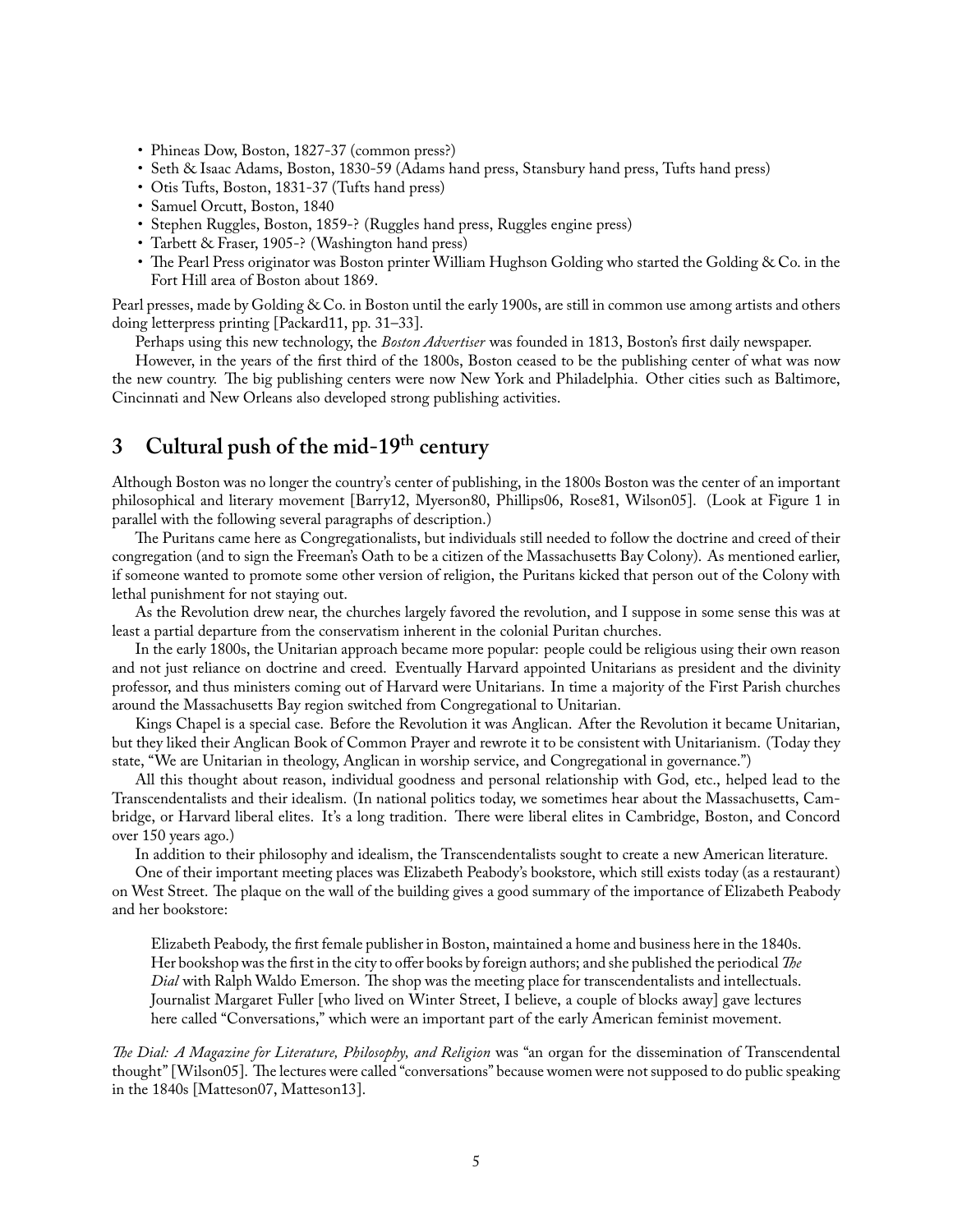Church of England under the reign of King Charles

• Church subordinate to state (Biblical justification); much hierarchy, ritual, and decoration between the individual and God; anti-Calvinism (predestination)

Puritans in the Massachusetts Bay Colony

• Congregational governance without ritual or decoration; theocratic state; Calvinist; Biblical literalism; exclusive

Unitarians

• Each individual could find Christian truth through intellectual freedom, reason and empirical evidence (e.g., from the Bible but without literalism); one God (not Trinity); no original sin or predestination; concern with moral and social harmony of a diverse population; anti-revivalist; use of writings, lectures, etc., to reach out

Transcendentalists (several thrusts)

- Religion: intuition and spirituality rather than reason; Eclecticism instead of Christianity; practically, more of a philosophy and idealism than a religion; deliberately no component of being an organized religion
- Social movement: arguing for (and practicing) the goodness and self-reliance of man (partly as a reaction to urbanization and capitalism); impractical
- Literature: believed literature was a contributor to the betterment of man; called for a new, American, literature
	- **–** wrote some now-venerated works
	- **–** attitudes evolved to acceptance of the progress of the Industrial Age and international trade (and acceptance of capitalism)
	- **–** further development of literature and a cultural environment
- Broader world of social improvement; active in the abolition movement, women's rights, education reform, and improving conditions of people in unfortunate circumstances

Figure 1: The evolution of spiritual doctrine from the Puritans to the Transcendentalists (my superficial, perhaps inaccurate, approximation of the transitions).

Another meeting place was the Old Corner Bookstore, which in the mid-to-late 1800s was both a publishing location for and meeting place of the transcendentalists and other intellectuals. I'll return to the Old Corner Bookstore in the next section.

Founded in 1885, the Saturday Club at the Parker House hotel was another meeting place of intellectuals. (Not only did they do a lot of writing, they apparently liked to spend a lot of time in each other's company talking about their thinking.) Here Charles Dickens gave a preliminary reading of the Christmas Carol to the Saturday Club before he did the public reading next door at the Tremont Temple. Here they conceived and started the *Atlantic Monthly* magazine in 1887.

It was in volume 1, issue 6, of the *Atlantic Monthly* that Oliver Wendell Holmes wrote in his series "Autocrat at the Breakfast Table" that Boston (specifically the State House) was the "Hub of the Solar System," suggesting that Boston was the center of everything commercial and intellectual at that time. The Massachusetts elites were not modest. At various times, the Old Corner Book Store and other famous downtown Boston locations have been called "the hub of the hub."

### **4 Mid-1800s on— Boston is just another big American city**

Despite Boston's claim as a intellectual and cultural center, by the mid-1800s, it was just another big American City, in general publishing terms. The history leading up to this brings me back to the Old Corner Book store [Hall10, Tebbel72, Tebbel75].

Going down the left column of Figure 2, we have the history of the Old Corner Bookstore building, which in time became a building housing booksellers and publishers, including eventually the important publisher known as Ticknor and Fields. A little while after the *Atlantic Monthly* was established, Ticknor and Fields acquired the Old Corner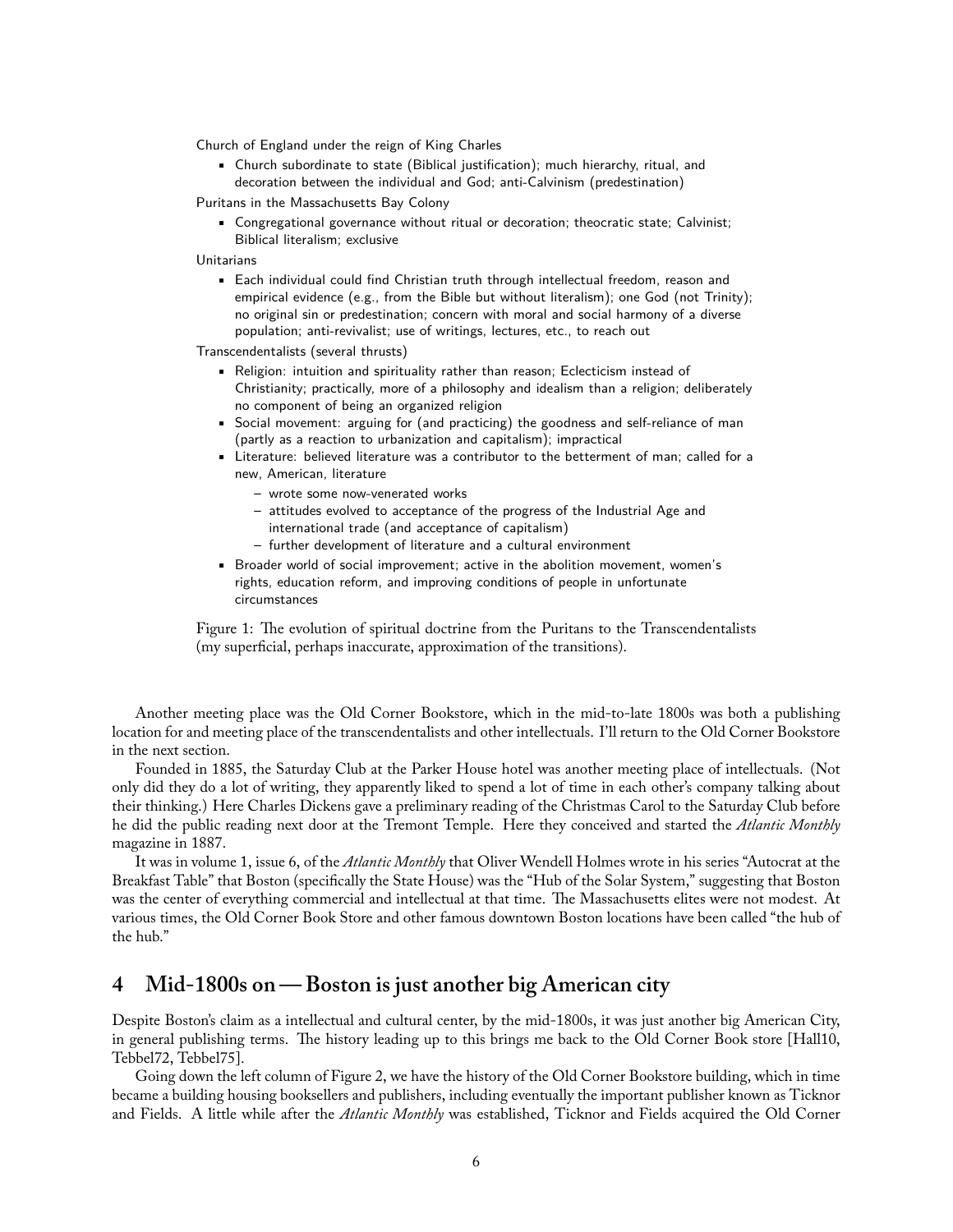

Figure 2: Some transitions in Boston publishing, from the middle years of the 19<sup>th</sup> century.

Bookstore. Then, after Ticknor's death, Fields moved the publishing business and the *Atlantic Monthly* to Tremont Street.

Also shown in the figure, coming out of the 1700s, were the predecessor organizations to Little Brown.

Finally (also on the figure), Henry Houghton, just out of college, started work as a printer, eventually acquired his own business; and he established the Riverside Press in 1852 in Cambridge where he also did printing for Little Brown and later for the *Atlantic Monthly*. During the economic downturn resulting from the Civil War, Houghton acquired book plates from various failing publishers, and eventually went into publishing himself (with Melancthon Hurd as a New York partner), which caused Little Brown to drop Riverside Press as a printer.

In time the successor partners to Ticknor and Fields merged with Houghton's company, George Mifflin joined, and later, with Houghton growing old and Mifflin by that time a partner, the company became Houghton Mifflin.

In the early 1900s, the editors of the *Atlantic Monthly* bought the magazine from Houghton Mifflin.

From then until circa 1970, Houghton Mifflin and Little Brown were the "big two" Boston publishers, and the *Atlantic Monthly* was a Boston institution. At that point, these historic institutions increasingly were important as financial assets to be bought and sold.

Various of the succession of companies mentioned above also published *The American Architect and Building News* in the 1800s. According to the website of the "Serial Archive Listing for the *American Architect*"

*The American Architect* began publication in 1876 as *The American Architect and Building News*. It changed name simply to *The American Architect* in 1909. Starting in 1921 it was known as *The American Architect and the Architectural Review*, for a serial it absorbed. It reverted to *Ļe American Architect in 1925*. It ceased publication in 1938, when it was absorbed into the *Architectural Record*.

http://onlinebooks.library.upenn.edu/webbin/serial?id=amarch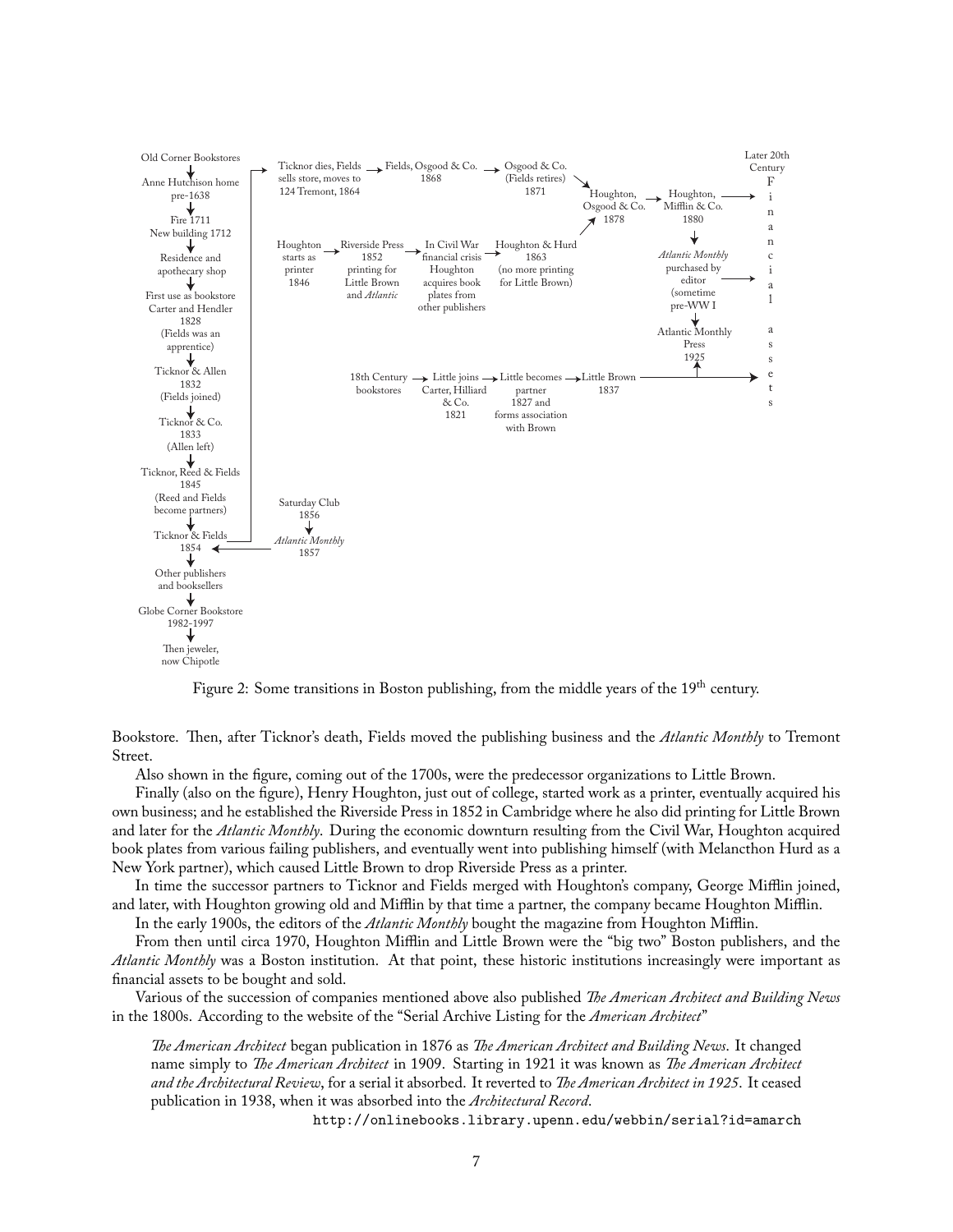Of course there were other publishers in Boston besides the Big Two, including specialty publishers. Two examples are the Beacon Press (1854–present) and Daniel Berkeley Updike's Merrymount Press (1893–1941).

The Beacon press was and is the publisher for the Unitarian, now UU, church. Its first location was on Bromfield Street. It later moved to Washington Street, and then to Beacon Hill. Its current building is on Joy Street, a block from the Beacon Street headquarters of the UUs. In the  $19<sup>th</sup>$  century it primarily printed sermons and other books related to Unitarian theology. Since the 20<sup>th</sup> century it has printed many non-religious books, consistent with its mission [Beacon12] to publish works that

affirm and promote … the inherent worth and dignity of every person; justice, equity and compassion in human relations; acceptance of one another; a free and responsible search for truth and meaning; the right of conscience and the use of the democratic process in society; the goal of the world community with peace, liberty, and justice for all; respect for the interdependent web of all existence; and the importance of literature and the arts in democratic life.

Daniel Berkeley Updike was a fine book publisher [Blumenthal89], who had previously gained experience for over a decade at Houghton Mifflin and its Riverside Press [Kelly11]. Updike also was greatly interested in the history of printing types, and in 1922 published his classic book, *Printing Types, Their History, Forms and Use: A Study in Survivals*. (Barbara Beeton has told me [2012-06-21 email] that "Updike's archives from the Merrymount Press are now in the special collections of the Providence Public Library; they include an incredible variety of specimen sheets and other material of interest to typographers and book designers.")

\* Ļere were lots of Boston papers in the 1800s and 1900s, for example: *Boston Daily Advertiser*, 1813; *Boston Journal*, 1833; *Boston Evening Traveler*, 1845; *Boston Herald*, 1846; *Boston Globe*, 1872; *Boston American*, 1904; plus smaller town papers. There were also lots of mergers and acquisitions, i.e., industry consolidation as the mid-1900s neared.

Boston's newspaper row was on Washington Street, in the blocks extending both ways from the intersection of Washington with School Street. In the days before radio and TV were common, crowds stood in Washington Street to hear the latest news, e.g., of an election or prize fight.

An alley off Washington Street, a short way from the School Street intersection, is named Pi Alley. Purportedly it is named Pi Alley because of all the newspapers in the area and the fact that a box of type dropped and scrambled on the floor was known as "pied type."

\* In the colonial days, the printers typically had very little type— maybe one or two sizes, maybe not italic, maybe not two different typefaces. What type they did have came from Europe.

By 1800, Williams Caslon's types had made it to the new country in many variations. Isaiah Thomas's specimen book of types featured Caslon on its cover: "Being as large and complete an assortment as is to be met with in any one printing-office in America. Chieły manufactured by that great artist William Caslon, Esq., of London" [Blumenthal89]. (As an homage to the popularity of Caslon type in the eras under discussion (for instance, it was also used for the Declaration of Independence), I used Adobe Caslon Pro for the text of my presentation slides and also have used it for this article.)

Type foundries took a while to get going in the United States. The first successful one in Boston was the Dickinson type foundry, founded in 1839. There were a few other foundries by the time of the great Boston fire of 1872, in which all the type foundries were destroyed. There were five type foundries again in Boston by the time of the American Type Founders (ATF) consolidation of 1892 [Devroye02]:

the Dickinson Type Founders, Boston Type Foundry, New England Type Foundry, Curtis & Mitchell Type Foundry, and the H.C. Hansen Type Foundry. The H.C. Hansen Type Foundry was started in late 1872 after the fire (Hansen had been an employee of Dickinson). The New England and Curtis & Mitchell foundries soon disappeared. The Dickinson and Boston foundries were absorbed by ATF. H.C. Hansen, later with his sons, remained in existence until 1922 as an independent type foundry.

A good bit of type design also went on in Boston. Two individuals well-known for their type designs were Bertram Grosvenor Goodhue and Bruce Rogers [Blumenthal89].

Goodhue (1869–1924) was a celebrated architect who also did book and type design, in particular the Merrymount type for the Merrymount Press and Cheltenham type (originally known as Boston Old Style). Cheltenham was widely

\*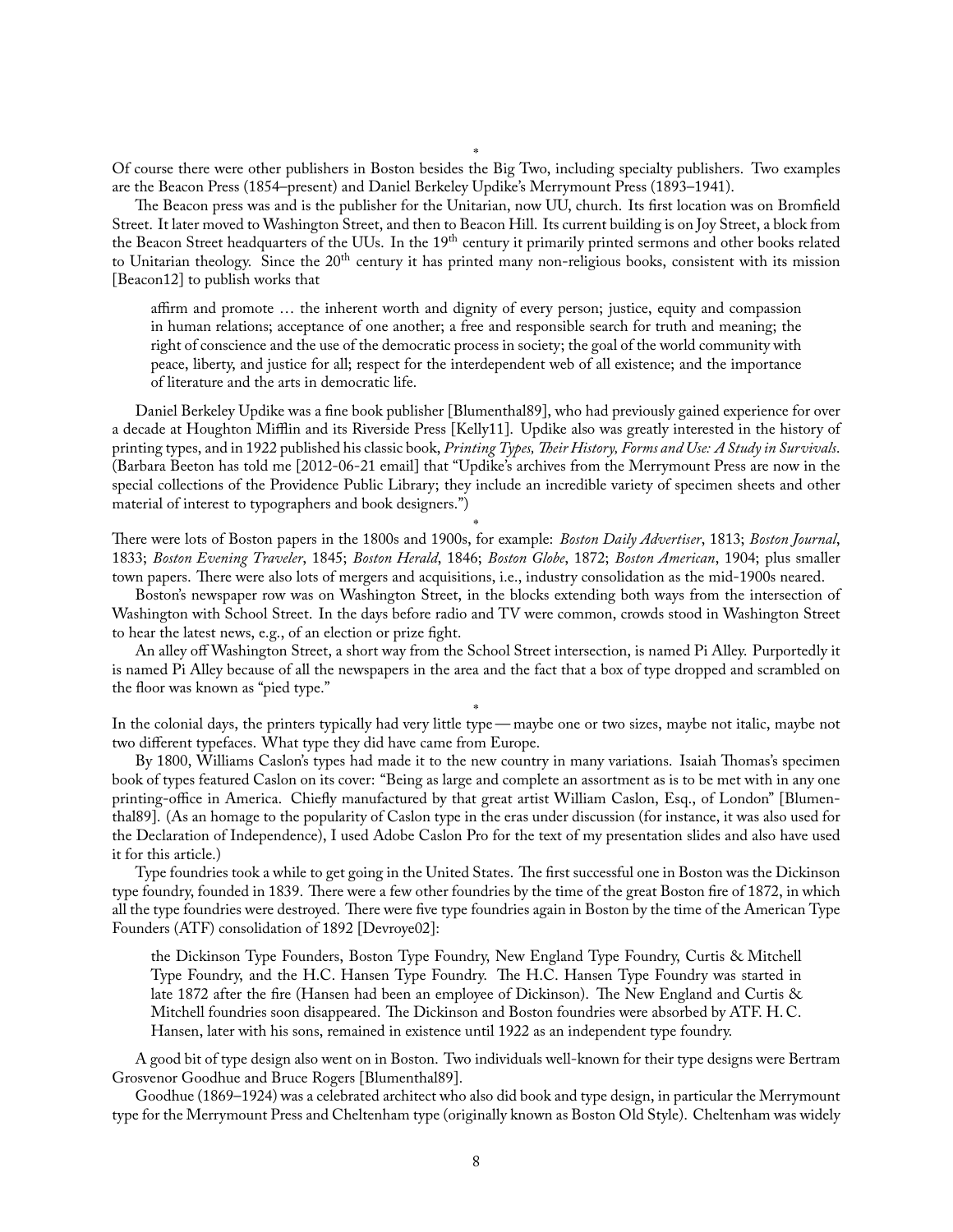

Figure 3: Sketch of the lithography process.

popular in the early decades of the twentieth century. Digital versions have been created in recent decades including a version for the New York Times designed by Matthew Carter (I'll come back to him shortly).

Rogers (1870–1957) is viewed by some as the greatest book designer of the 20<sup>th</sup> century. He worked at Riverside Press from 1895 to 1911 (he took over Updike's position [Kelly11]) where he created many fine editions. Two of the types he designed are Montaigne (at Riverside Press) and Centaur (for New York's Metropolitan Mus]eum of Art). Centaur remains widely available (for example, it comes with Microsoft and Adobe products). I particularly like the slanted hyphen of Rogers's original Centaur, which apparently and unfortunately is no longer slanted in the digital recreation. Rogers practiced so-called "allusive typography" where the type and ornamentation were matched to the content of the book.

\* Boston was a major center for chromolithography in the second half of the 1800s [Slautterback12]. William Sharp (Boston), John Bufford (Boston), Charles Crosby (New Hampshire), and Louis Prang (Boston) were early contributors to the field.

Chromolithography is multi-colored lithography (today simply called color lithography). Here's how lithography works:

- A slab of Bravarian limestone (typically) is ground perfectly smooth (top left of Figure'3).
- An image is drawn on the stone using a greasy substance (top right).
- The stone is treated chemically in a way that causes the image to "become one" with the part of the stone containing the image.
- With the stone thus prepared for printing, the stone is dampened (middle left).
- Then a greasy ink is applied to the stone (middle right). The ink adheres to where the greasy image is but not to the wet non-image places on the stone (oil and water don't mix).
- A sheet of paper is placed on the stone and pressed against it (bottom left), and thus the image is printed on the sheet of paper.
- The prior three steps are repeated for the number of copies of the print that are desired.

In chromolithography, each of a number of stones (perhaps 10 or 20 or more) is used to print one color of an overall picture. The different stones are successively inked with different colors and all of the copies of a print run are printed with each color, creating full color prints.

Chromolithographs were used for all manner of printing, for instance maps, book illustrations, greeting cards, to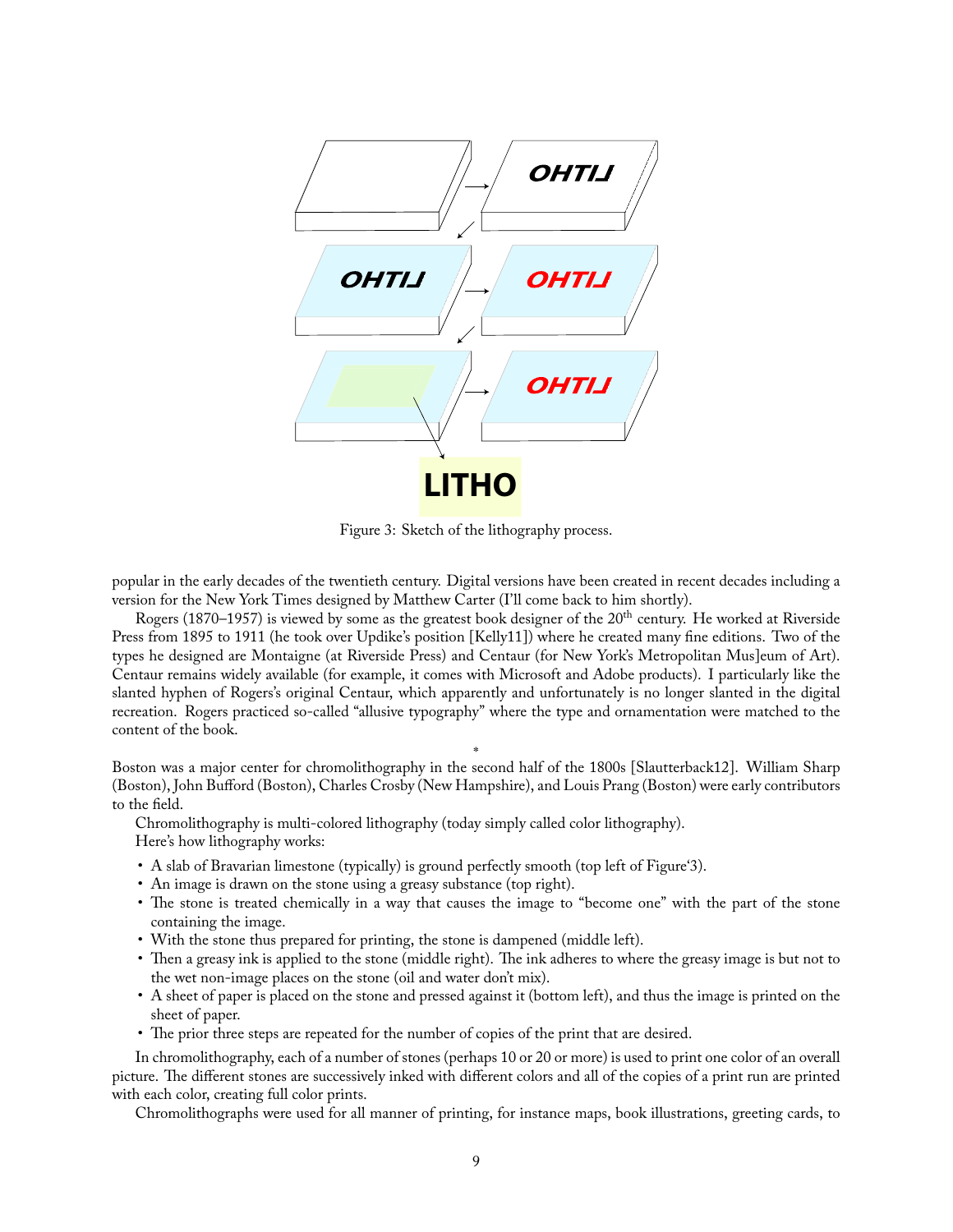highlight historical and current events, natural history figures, sheet music covers, city and town views, locomotive prints (a distinct form of lithographic advertising), and company advertising more generally [Slautterback12].

For a significant period of time, chromolithography was particularly popular for reproductions of fine art. Everyday people liked having such reprints in their homes.

Eventually however, such reproductions sometimes were done with less quality, and some critics had all along disparaged reproductions for not being originals. Then offset lithography came on the scene at the beginning of the 1900s, and the time was past for chromolithography.

Today artists still do chromolithography but they don't call it that as the poor quality reproductions of many chromolithographs in the end branded the name as synonymous with something fraudulent. Today the artist call what they do color lithography.

Louis Prang was perhaps the best businessman/entrepreneur and created perhaps the most successful chromolithography company [Arce69, Freeman71].

Prang was a leader in doing superb reproductions of fine art. He survived the Civil War where various other companies had trouble by printing maps relating to the battles in the war and images of scenes from the war; these were very popular. He did advertising pieces for companies like Walter Baker chocolate (near the Neponset River in Dorchester). For his lithographed Christmas cards, Prang is known by some as the Father of the American Christmas card (prior to his popularizing of such cards, Christmas cards used here were imported from England). Prang did all manner or other high quality chromolithography.

Louis Prang's factory was at the intersection of Gardner and Roxbury Streets, just off Columbus Avenue— just past Malcolm X Avenue— near Roxbury Community College. It contained 40 presses and an art gallery for exhibiting finished prints. According to Arce69, sightseers to Boston in the 1880s took the street car on Tremont Street out to Roxbury to watch the making of Prang's famous cards. Boston residents took out of town visitors there to show them "the most interesting place in Boston."

All his life Prang was interested in art education and he viewed his color reproductions of fine art as bringing art to the masses. Later in life he explicitly worked in art education publishing text books on various aspects of drawing, a color wheel showing the relationship among the primary and other colors (and still called the Prang color wheel by some), and child-safe water colors and crayons. Go on Amazon and search for "Prang crayons" and you will find many drawing products still having today the name Prang.

According to the website of the Boston Public Library, its collection of chromolithographs from Prang & Company numbers approximately 15,000 pieces.

## **5 Big economic and technology change, 1950-present**

This last era of this account was a time of enormous economic and technological change, and is a time I mostly observed first hand, having arrived in Boston in 1964. Thus, this section has a more personal slant. I'll touch on four topics:

- a. an innovation in typesetting
- b. impact on publishing
- c. revolution in type design
- d. libraries (evolution without discarding the past)

#### **a. An innovation in typesetting**

First, I'll brieły recount how type was traditional made and set (to see this in action, you should view Stan Nelson's YouTube videos [Nelson09]).

\*

Before the 1880s, type was created and set in a way not much different than was done by Gutenborg in the 1400s. A typeface was designed. Then the design for each letter was carved onto the end of a steel punch, a process called punchcutting. The was very precise and time consuming work. The punches were then tempered and used to stamp each letter into a copper bar of metal (copper is softer than steel), with the result called a matrix. The matrix for a particular letter was then placed in the bottom of a mold and the mold sides were slid together to make the right size piece of type for that letter [Mosley13]. Thousands of copies of one letter in one size from one font could be cast in a day.

The cast characters were put in separate compartments for each different letter and punctuation symbol in a large łat box called a case. Historically a font was a complete alphabet in one style, such as Caslon or Helvetica, in one size.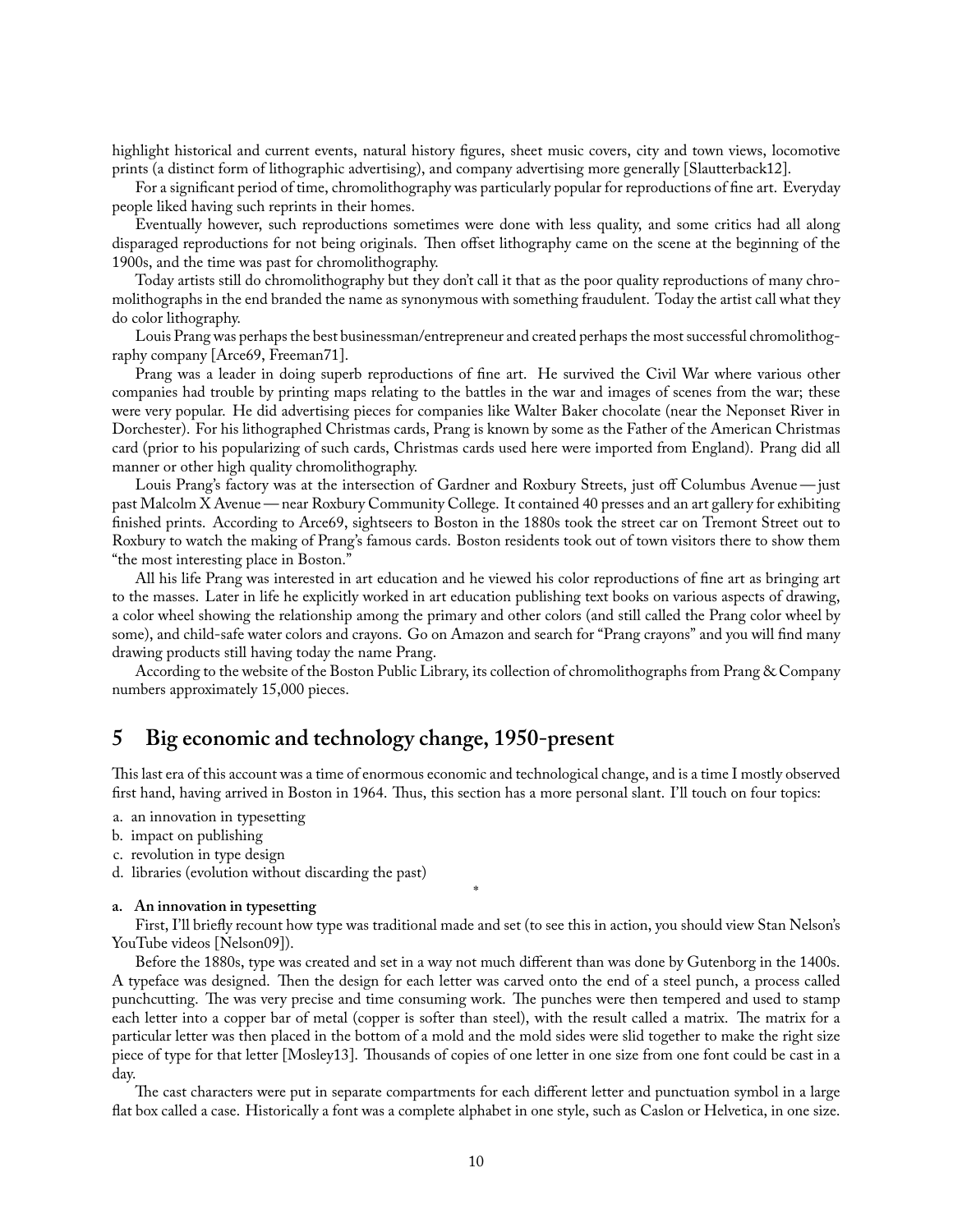

Figure 4: Sketch of the offset lithography process.

Each font typically shipped from the type foundry to a print shop in two cases, one for capital letters and one for small letters, called upper and lower case because one was above the other at the typesetter's workbench. Thus, historically, a font is one size type in a typeface. (Today this distinction between a font and a typeface is often ignored and the words are used more or less interchangeably.)

Type setting pre-1880s was done manually by putting the separate characters from the compartments in the cases into lines a column wide using a composing stick. The lines from a column of type were then clamped together in a big metal frame, known as a chase, for a page of printing.

Then in the 1880s, the linotype and monotype machines were invented which allowed characters to be typed on a key board and the machine cast the letters and created the lines in columns of type as the operator typed. Columns might still be manually composed into pages of type clamped into mental frames with some lines such as headlines still composed manually from cases of large size type. While the linotype and monotype technologies were invented elsewhere, the economics of these labor-saving machines meant they were used everywhere including in Boston area printing operations.

In parallel with the spread of linotype and monotype technology, the technology of offset lithography also spread. As illustrated Figure 4, offset lithography starts with a chemically sensitized thing metal plate (replacing stones which were described earlier in this note) which is developed from words on a page using a photographic and chemical process.

- 1. This metal plate is wrapped around a metal drum in a lithographic printing press.
- 2. The drum spins
- 3. Water and oily ink are applied to the spinning drum. The ink sticks where the image is and the water is where the image isn't rejecting the ink.
- 4. A rubber blanket is wrapped around another drum ...
- 5. ... and that drum also spins.
- 6. At the point of contact between the two drums, the ink image on the metal drum is transferred to the rubber blanket.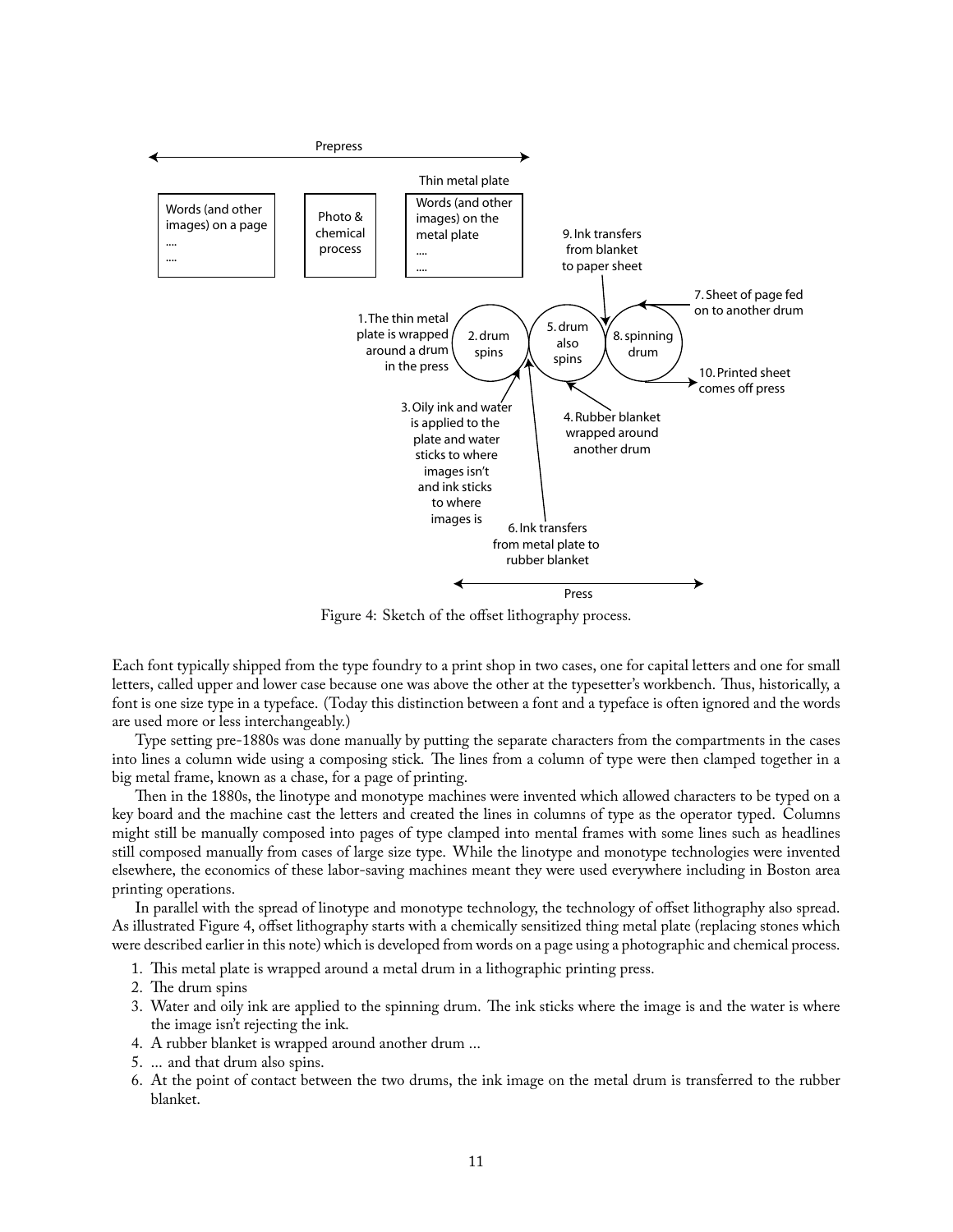- 7. A sheet of paper is fed onto ...
- 8. ... another spinning drum.
- 9. At the point of contact between the second and third drums, the ink image on the rubber blanket is transferred to the sheet of paper ...
- 10. ... and the printed sheet comes out of the press.

The big technology typesetting innovation that did happen substantially in the Boston area was phototypsetting. Based on the work of the French inventors, phototypsetting was pioneered by Photon, Inc. in Cambridge and by Compugraphics (started by people from Photon) in Brookline and later located near Route 128. Compugraphics was a major industry player from the 1960s and for the next couple of decades.

With this technology, the type was on a photo negative which spun around with a light being projected through the negative such that the image of the desired character was shown through an appropriate lens for the type size desired and thus onto photographic paper. The photographic paper was developed and pasted up into pages which became the starting point for making the lithographic plates.

Phototypesetting had advantages over metal type: (a) it could run in a regular office; (b) the optical process could expand and contract character size without requiring a different font for each size character, and characters could be overlapped; (c) it was much faster (e.g., setting 600 characters per second); and (d) paper tapes from different keyboardists could be fed into the same phototypesetter. Thus, economics was very much on the side of phototypesetting versus linotype and monotype.

Unfortunately simply expanding or contracting characters to get different font sizes can result in bad looking characters—good looking characters may to be slightly different in different sizes to look good in the various sizes. The economics of the phototypesetting era also tended to replace highly skilled typesetters with the authors themselves, amateur typesetters sitting at the computer keyboards in newspapers. Thus typesetting quality took a turn for the worse.

The era of phototypesetting only lasted a few decades. The creation of more powerful computers and high resolution displays and printers and research (from the later 1970s) into the mathematics of type design led to high quality digital typefaces and high quality digital printing.

\*

#### **b. Impact of economics and technology on publishing**

As I mentioned at the start of this note, Boston seemed a literary mecca when I first arrived here. In Harvard Square, near where I originally lived, the Harvard Coop and the Paperback Booksmith were my primary bookstores, but there were a variety of other stores selling new books in the Harvard Square neighborhood. Also, there seemed to be dozens of used bookstores. Boston had loads more of shops selling new or used books. The Out of Town News in the middle of Harvard Square and Nini's Corner across the street had lots of magazines and newspapers from around the world for sale. At the time Out of Town News had perhaps a hundred different foreign newspapers shipped in by air and would sell up to 600 London papers on Sundays and 1,500 Irish papers a week [I have lost the citation].

Then, at some point (circa 1980 perhaps), the big chains of bookstores began displacing the small chains and independent bookstore: Barnes and Noble, Borders, and eventually Waterstones (from the UK) came to Boston. Rizzoli's bookstore, Lauriat's, and the like were lost.

However, more recently most of the big chain bookstores have succumbed to the competition of on-line bookstores such as Amazon and to the popularity of the e-book. First they wiped out most of the independent bookstores, and then they were wiped out themselves. Barnes and Noble is the only big chain still in Boston, with a store at the Prudential Center in Back Bay and operating some of the university and college bookstores. It is a little hard to find a general-purpose independent store focusing on new books in Boston. Commonwealth Books and Brattle Book Shop, located near the old time location of bookstores on Cornhill, primarily sell used books.

In Cambridge, the MIT Press bookstore and the MIT Coop bookstore, selling new books, are across the street from each other. Moving on to Cambridge's Central Square and then Harvard Square, there are still a few used bookstores (e.g., Rodney's). Selling new books, in Harvard Square there are still the Harvard Book Store (founded in 1932 and never a part of Harvard), Grolier Poetry Bookshop (1927), and Schoenhof 's Foreign Books (1856). Harvard Book Store and Grolier are still independently owned, in each case by a relatively new owner concerned that an institution not go out of business— "gentlemen farmers" of the book business. Schoenhof 's is no longer independently owned.

A few years ago, the Out of Town News stopped carrying most of its foreign newspapers. Today, it is not all that different from an airport newsstand. Other big newsstands went out of business; for instance, the big newspaper and magazine shop I used to frequent in the Copley Place Mall is long gone.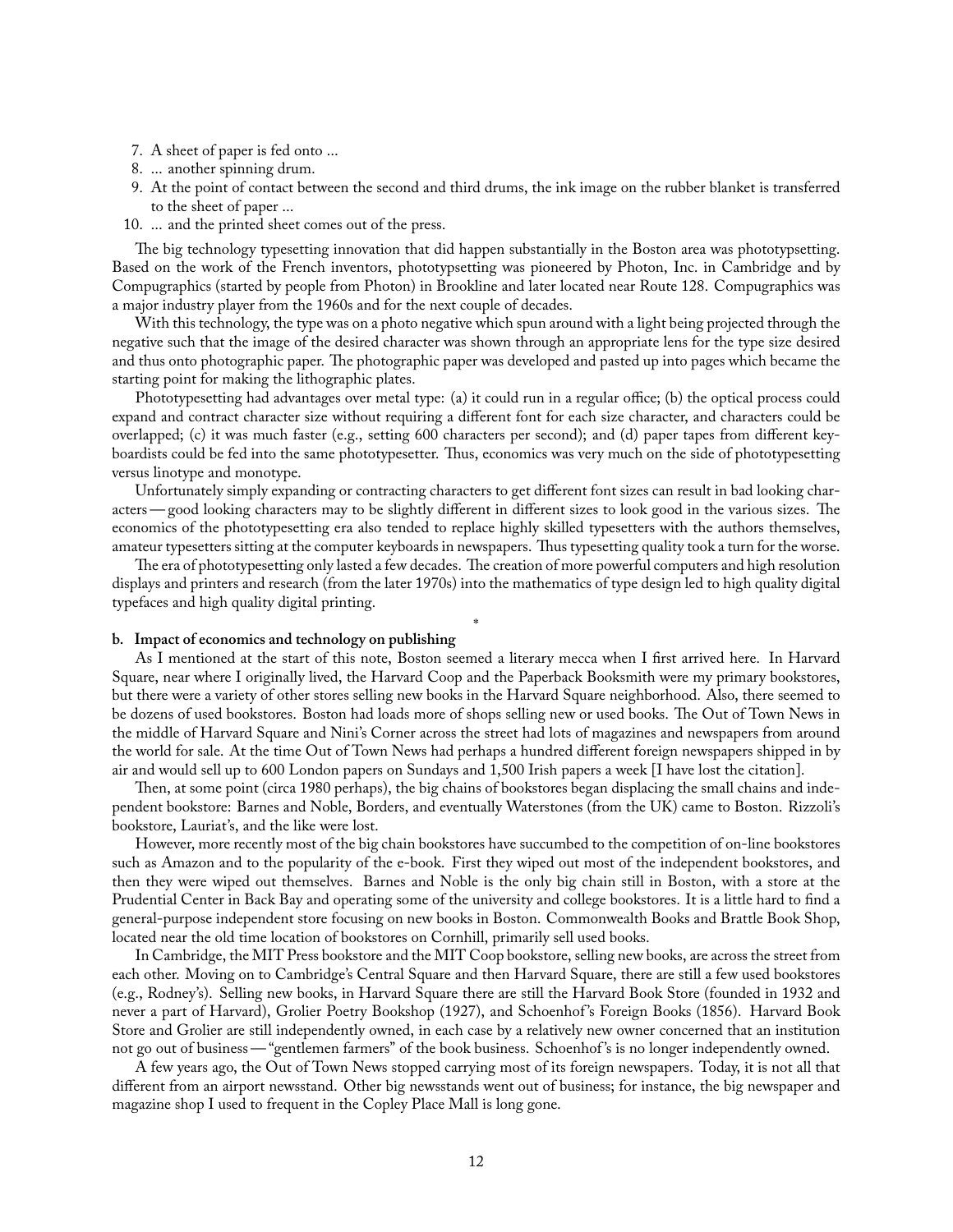Arriving in Boston, I also liked the major newspaper options: *Globe* (more liberal), *Herald* (more conservative), and *Christian Science Monitor* (a wonderful 6-day-a-week paper providing unbiased world news). Over time some interesting weekly newspapers were founded as well as the African-American *Bay State Banner*.

However, the *Globe*, *Herald*, and *Monitor* have changed dramatically. They have reduced the number of editions they publish, and the *Monitor* is no longer a print publication (it became an on-line newspaper). The *Globe* cut back its international scope, and the *Globe* and *Herald* both sold out to non-Boston companies. Today, the *Herald* is independent again and trying to find its proper place in the world (I believe it no longer does its own printing), and the *New York Times* is trying to get rid of the *Globe* after forcing a number of cutbacks upon it over the years. All three of these newspapers are struggling as a result of the move into the Internet era.

\* As I got to know Boston, I also got to know the locations of such publishing institutions as the Riverside Press in Cambridge, Little Brown at the corner of Joy and Beacon Streets on Beacon Hill facing the Boston Common, the *Atlantic Monthly* on Arlington Street facing the Boston Public Garden, and Houghton Mifflin at No. 2 Park Street. None of these publishers remains at their old locations.

As mentioned above, the big two publishers (Little Brown and Houghton Mifflin) have become substantially financial assets rather than institutions dedicated to the mission of publishing. The Riverside Press is gone from Cambridge, and the *Atlantic Monthly* is now part of a non-Boston publishing empire.

Two other Boston publishers when I arrived in 1964 were Allyn & Bacon, an important textbook publisher, and Addison Wesley, an important publisher of professional books. Both of these have gone through multiple acquisitions by other companies and are now an imprint of the giant Pearson Education organization. (Pearson's Boston office is now approximately where MIT's original Roger's building was in Back Bay, in the block surrounded by Berkeley, Clarendon, Newbury, and Boylston Streets).

A notable exception to the decline of publishing in Boston is "David R. Godine, Publisher." Godine started his publishing business printing his own books in nearby Brookline. Dedicated to publishing quality books, the business has slowly grown. When I first became aware of it, it was based in the beautiful Victorian Ames-Webster mansion at the corner of Dartmouth Street and Commonwealth Avenue in Boston.

Another exception is International Data Corporation, now part of the International Data Group. This company publishes business data and 300 magazines in 85 countries. It founded the "Dummies" series of books (later sold to Wiley). Its headquarters is across the street from the Boston Public Library in a high rise building (known locally as the Darth Vader building— not a compliment).

Of course, Godine and IDC are not the only positive notes, but they are an exception to the apparent general decline of publishing and printing in Boston.

\*

#### **c. Revolution in type design and distribution**

The impact of digital technology and the Internet also led to innovation in the Boston area with regard to type.

Over the last four decades, phototypesetting was replaced by digital type design and typesetting. These were not invented in Boston; however, Boston played and still plays an important role [Dennison12] in the contemporary world of type [Bringhurst05, Felici03]. There are several key type design and distribution activities in the Boston area.

Bitstream was founded in Cambridge 1981 by people leaving Mergenthaler Linotype in New York City to exploit the digital type revolution they foresaw. Bitstream was among the earliest and perhaps the first digital font "forge." In 2000 it started its web-based MyFonts service which sells a vast number of fonts from a vast number of designers.

The history of Monotype Imaging (Woburn) goes back to 1887 when shortly after the invention of the linotype, the monotype was invented and the Lanston Monotype Machine Company was founded in Philadelphia. Today Monotype is a collection of type-related companies, including Bitstream since 2012. Owned since 2004 by a private equity firm, Monotype is perhaps the world's biggest type-related company.

The Font Bureau (Boston) was founded in 1989 by people leaving Bitstream with a vision for the future that differed from the financial dreams of Bitstream's investors [Hoffman99]. Today its office is on South Street in the Leather District— between Chinatown and South Station, where leather-related businesses have largely been replaced and buildings repurposed for residential use and businesses such as design firms.

Companies like the Font Bureau do custom type designs for companies wanting their own design styles and do font designs on speculation hoping someone likes them and pays to use them. Additionally, today's world particularly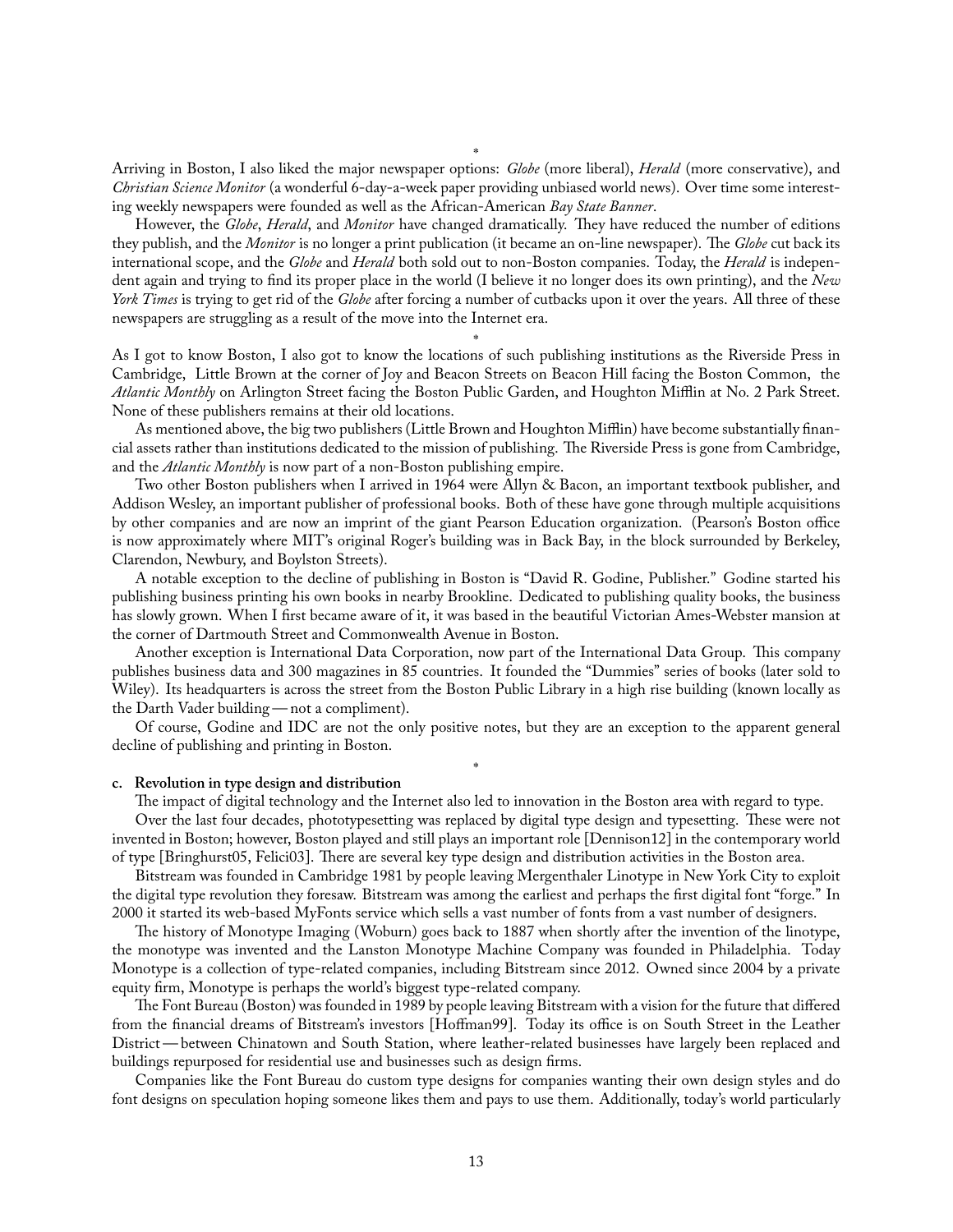needs fonts that are readable and look good for vastly different media and sizes. Matthew Carter of Carter and Cone has been a leader in designing readable fonts.

Matthew Carter is British type designer. Originally from the United Kingdom, he trained as a punchcutter at the Enschedé Font Foundry in the Netherlands, was responsible for Crosfield's (London) typographic program in the early 1960s, and was Mergenthaler Linotype's house designer from 1965 to 1981, an era when Crosfield and Linotype were deeply into phototypesetting. Carter co-founded Bitstream in 1981 to focus on digital fonts. In 1991 he left Bitstream to form Carter & Cone with Cherie Cone, and from there today he works with many companies including collaborating with The Font Bureau [Hoffman99, Re03]. Thus, Carter is one of the few working type designers who has dealt with type design for metal casting, type design for phototypesetting, and type design for the digital world.

I'm not sure how responsible Matthew Carter is for Boston being such a center of font design activity today, but I speculate that no other single person had had more to do with it than he has.

Carter is known by some as "the most widely read man in the world." He has designed in the vicinity of 100 typefaces. For instance, Snell Roundhand was done by Carter early in the mid-1960s for phototypesetting as what Carter has said was "a kind of celebration of emancipation from the constraints of metal type" (ne use was for the graphics for WGBH Middlemarch TV series). Carter's Miller typeface is widely used by newspapers including the *Washington Post* and a version of it by the *Boston Globe*. His fonts for Microsoft such as Georgia and Verdana are pervasive in the personal computer world. His Bell Centennial was used by AT&T for its phone books and was explicitly designed to be readable in small size type. Bitstream Charter is a whole family of typefaces designed by Carter in 1987 to look good both on computer displays and with 300 dots per inch printers. (My co-author and I used it for a book we compiled and published through the TFX Users Group because we intended the book to be available both in hardcopy format and on the web. TEX is the typesetting system I use which was created by Professor Donald Knuth at Stanford and which was the first high quality digital font design and typesetting system and which led to the demise of phototypesetting and such commercial systems as Adobe Indesign.)

#### **d. Libraries (evolution without discarding the past)**

When I arrived in Boston, I also had not previously been where I could easily use the libraries of multiple communities. Most of the time since I arrived in Boston I have had library cards for three different library systems, e.g., originally Cambridge, Boston, and Belmont (today from the CLAMS network, Old Colony network, and the BPL). Also, because I originally worked for MIT, I became accustomed to using its libraries, and occasionally I've found a reason and way to access Harvard libraries.

\*

There have been changes in libraries. With our present American culture of "no new taxes," the city and town libraries have cut their hours. However, the libraries have also been adapting to the contemporary era without discarding their traditional role of archiving books and documents. Indeed, they have increasingly been digitizing their collection, or at least their catalogs, and making things available to users from their computer terminals. Small town libraries have formed into library networks with combined on-line catalogs and easy exchange of books among libraries within a network; and the state funded Massachusetts Virtual Catalog now covers a dozen library networks. (There is so much inter-library exchange going on that there is a company, Optima Shipping, which as part of its business has vans driving among the various libraries and networks of libraries doing deliveries and returns of exchanged books.) Various libraries, especially some with exceptional collections, are allowing their books to be digitized for massive digital book archives such as Google Books (books.google.com or the Internet Archive (www.archive.org). Some libraries and archives now allow (or even encourage) photographing their documents which reduces book wear from copying on łatbed copiers or scanners.

Other states and cities may have their own important libraries, but I am particularly fond of the concentration of libraries I find in close proximity in Boston and Cambridge (and I am ignoring many other libraries, particularly college and university libraries, each with their own areas of concentration). Some notable libraries are the Harvard (founded 1636) libraries (with 80 libraries and 15 million books); the Massachusetts Historical Society (founding 1791); the Boston Athenæum (founded 1807); the New England Historical and Genealogical Society (founded 1845); Boston Public Library (founded 1848 — the first large city public library in the country including having a circulating library [Whitehill56], now with many branches and 15 million books); the Congregational House and Library (founded 1853— located next door to the Athenæum), the Congregation House for many years housed the Pilgrim Press); and MIT (founded 1865) libraries (divided into several sub-libraries with 3 million books).

In addition to being notable, these libraries are close enough together to require minimal travel time among them so close together it is probably faster to take public transportation than to find parking. A walk passing each of them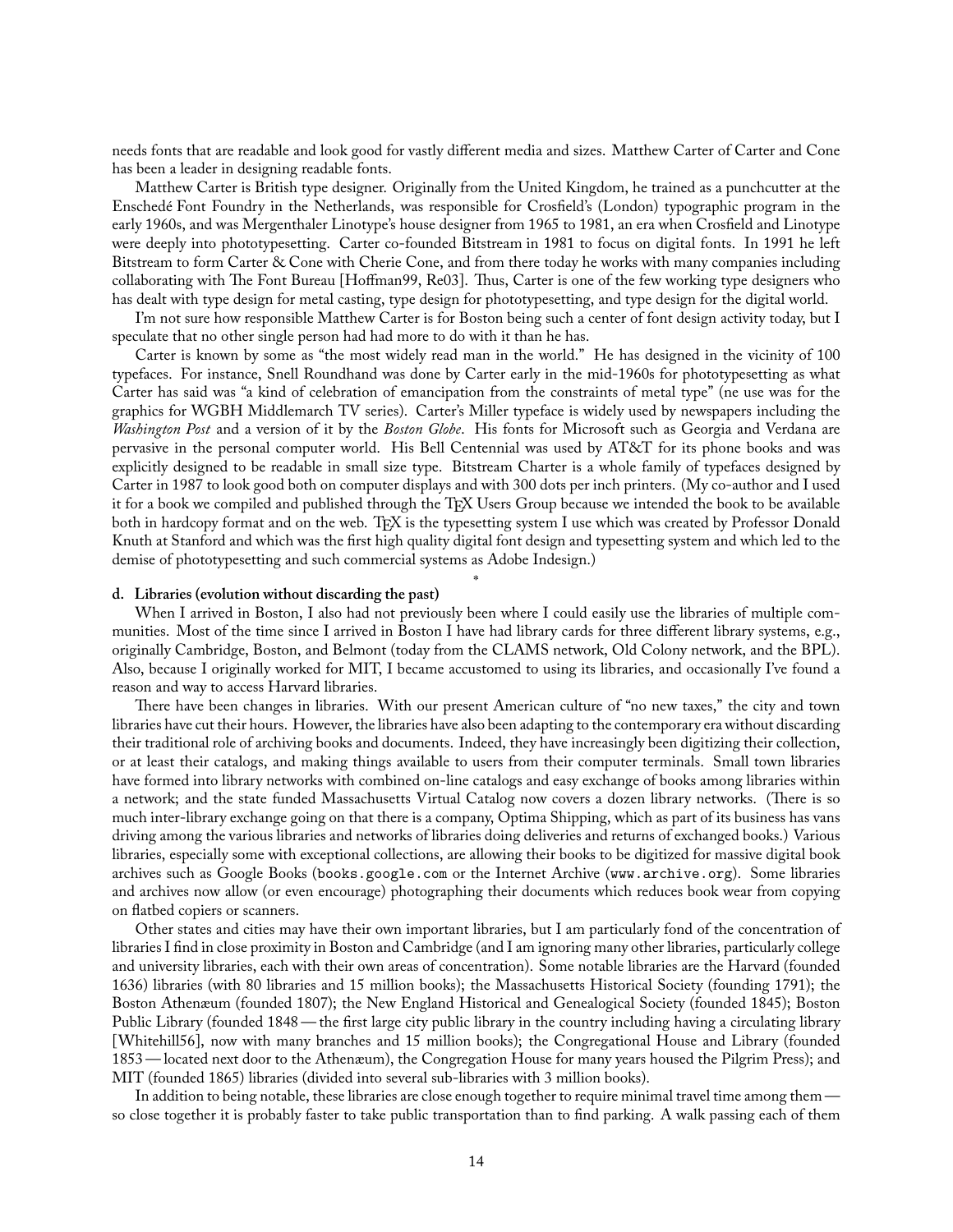would only take about 90 minutes: one mile from the Athenæum and Congregation Library to the NEHGS (the original MIT building was across the street from the current location of the NEHGS); two blocks from the NEHGS to the BPL (the BPL was previously on Tremont Street); .75 miles to the Massachusetts Historical Society; .8 miles from the Massachusetts Historical Society to MIT; and 1.7 miles from MIT to Harvard.

The youngest of these libraries is almost 150 years old. So obviously it is possible for a literary institution to withstand and adapt to the evolution of culture and economics—I suspect because they have never viewed profit as a key aspect of their missions.

\*

#### **Full circle**

Across the street from Harvard, ia a particular favorite bookstore for me — the Harvard Book Store. It has no relationship to Harvard University except to have Harvard buildings on three sides of it. They have a large selection of new books and used books, and they offer bicycle delivery in Cambridge and nearby. They also have an Espresso Book Machine (EBM), which they have named Paige M. Gutenborg, for in-store on-demand printing of a customer's selfpublished book or millions of legally printable books from Google Books, publishers, and other on-line books archives. (The EBM is another publishing activity where Jason Epstein has been a prime mover. Epstein was previously editorial director at Random House for 40 years and personally edited many famous authors; he co-founded the *New York Review of Books*, founded the Library of America line of books, and published the *Reader's Catalog* in the mid-1980s to make 40,000 books available through a phone-call purchase.)

A visit to the Harvard Book Store and their in-store book-printing machine brings us geographically full circle. The Harvard Book Store is a three minute walk from the location of Stephen Daye's original 1639 print shop. And by doing in-house printing, the bookstore has in some sense come full circle in the history of American printing and bookselling— back to its roots in colonial times when booksellers often printed and published books and where printers sometimes had retail sales of books they printed.

I took the opportunity of visiting the Harvard Book Store and Paige M. Gutenborg to have a facsimile copy of the *Bay Psalms* printed for me.

### **Acknowledgments**

Steve Peter gave me pointers to useful books. Jeff Mayersohn of Harvard Book Store pointed me to people and places, loaned me books, and gave me a print-on-demand copy of the *Bay Psalms*. The librarians at the Boston Athenæum and Boston Public Library helped me find books. Karl Berry caught many typographical errors and made other editorial suggestions to the earlier version of this article. Barbara Beeton suggested some content additions and editorial changes. Gary Gregory of of The Printing Office of Edes & Gill talked to me about his replica of an English wooden common press and his cases of Caslon type. Jeffrey Stanett and Ryan Shea Paré of First Printer restaurant answered questions and allowed me to take photographs of their printing-history artifacts. Cary Hewitt of the Congregational Library provided me with images of the bas reliefs on the front of Congregational House. Frank Romano, Kim Pickard, and Ted Leigh of the Museum of Printing in North Andover provided information and photos, and they allowed me to take photos in their Museum. Jason Kaldis directed me to the *American Architect and Building News*. Nancy Heywood, Francis Folsom, Samantha Nelson, and Polly Flansburgh of Boston By Foot encouraged and supported my June 2013 presentation on this material.

# **Bibliography and references**

**AAS12.** American Antiquarian Society website, 2012: http://www.americanantiquarian.org.

**Arce69.** Maria Arce, *Louis Prang: American Lithographer*, School of Library and Information, Pratt Institute, Brooklyn, NY; perhaps published in *Picturescope*, vol. 17 numbers 3 & 4, Picture Division of the Special Libraries Association, New York, NY, 1969. Barry12. John M. Barry, *Roger Williams and the Creation of The American Soul: Church, State, and the Birth of Liberty*, Viking Press, New York, 2012.

**Beacon12.** Beacon Press website, 2012: http://www.beacon.org.

Blumenthal89. Joseph Blumenthal, *The Printed Book in America*, published for the Dartmouth College Library by University Press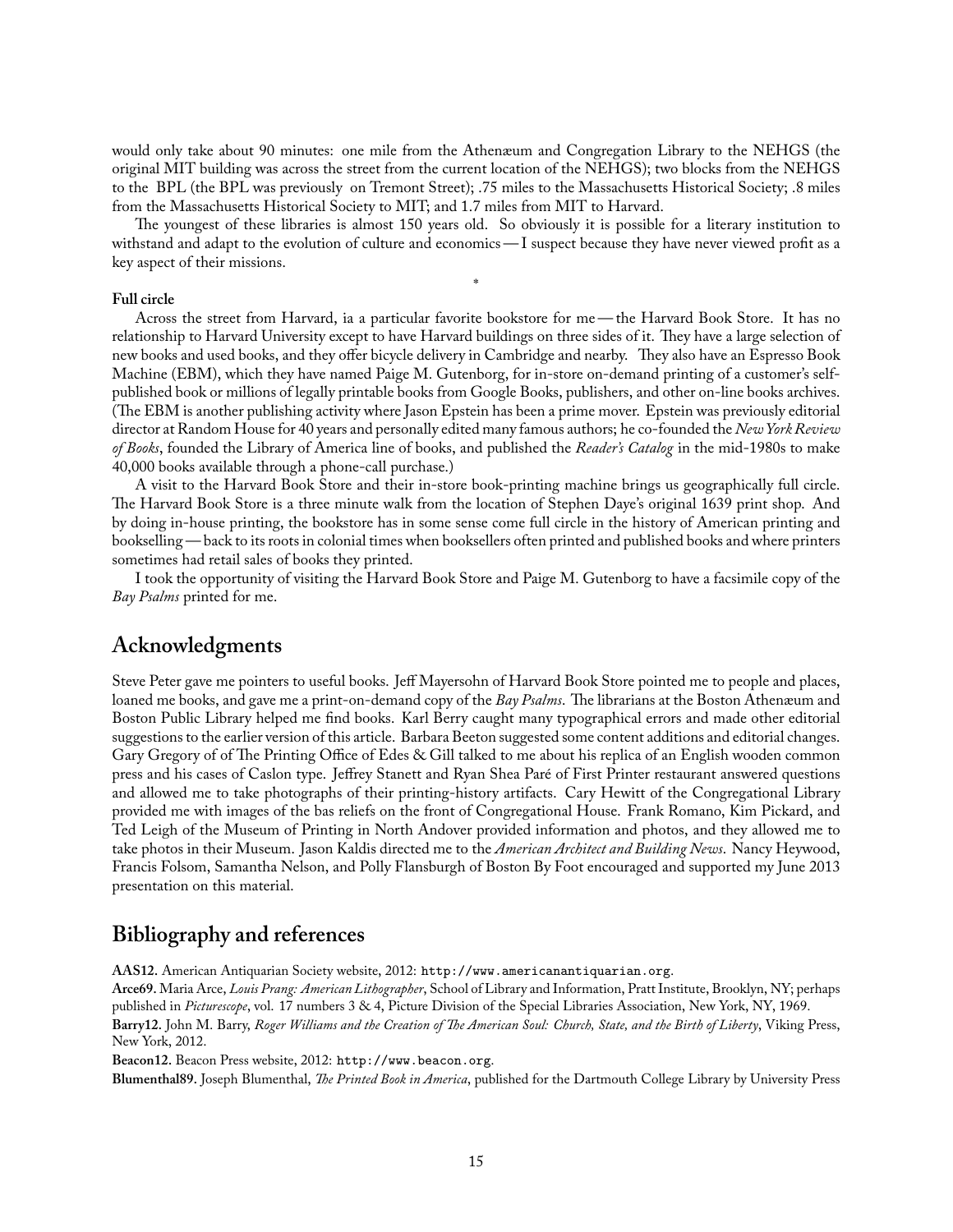of New England, Hanover, NH, trade paperback edition, 1989 (reprint of the 1977 edition published by David R. Godine, Boston). **Bringhurst05.** Robert Bringhurst, *Ļe Elements of Typographic Style*, version 3.1, Hartley & Marks Publishers, Vancouver, BC, 2005. **Dennison12.** D. C. Dennison, Boston companies push type design into future, *Ļe Boston Globe*, Boston, MA, August 26 2012, http://www.bostonglobe.com/business/2012/08/25/hot-type/MhxmGWhnAcZsv4Kexv8Z2L/story.html

**Drake70.** Sanuel Adams Drake, *Old Landmarks and Historic Personages of Boston*, Singing Tree Press, 1970 (facsimile reprint of the edition published in 1900 by Little, Brown, and Company, Boston, which was the "new and revised" version of the 1974 original published by James R. Osgood and Company, Boston).

**Devroye02.** Luc Devroye website, 2002 (it's wonderful; look at it): http://luc.devroye.org/hansen.

**Eames03.** *Ļe Bay Psalms Book, Being a* Facsimile *of the* First Edition *Printed by Stephen Daye At Cambridge in New England in 1640, with an Introduction by Wilberforce Eames*, Dodd, Mead & Company, New York, 1903.

**Felici03.** James Felici, *Ļe Complete Manual of Typography*, Peachpit Press, Berkeley, CA, 2003.

Franklin40. The autobiography of Benjamin Franklin, with postscript by Richard B. Morris, Washington Square Press, New York, 1940.

**Freeman71.** Larry Freeman, *Louis Prang: Color Lithographer, Giant of a Man*, Century House, Watkins Glen, NY, 1971.

Hall10. David D. Hall, general editor, *A History of the Book in America* (five volumes), The University of North Carolina Press, Chapel Hill, NC, 2010: Volume 1, *The Colonial Book in the Atlantic World*, edited by Hugh Amory and David D. Hall; Volume 2, *An Extensive Republic: Print, Culture, and Society in the New Nation, 1790–1840*, edited by Robert A. Gross and Mary Kelley; Volume 3, *Ļe Industrial Book, 1840–1880*, edited by Scott E. Casper, Jeffrey D. Groves, Stephen W. Nissenbaum, and Michael Winship; Volume 4, Print in Motion: The Expansion of Publishing and Reading in the United States, 1880-1940, edited by Carl F. Kaestle and Janice A. Radway; Volume 5, *The Enduring Book: Print Culture in Postwar America*, edited by David Paul Nord, Joan Shelley Rubin, and Michael Schudson.

**Hoffman99.** Phyllis R. Hoffman, *Matthew Carter: Rełects on Type Design*, Master of Science thesis project, School of Printing Management and Science in the College of Imaging Arts and Sciences of the Rochester Institute of Technology May, 1999, https: //ritdml.rit.edu/handle/1850/14055

**Isaacson04.** Walter Isaacson, *Benjamin Franklin: An American Life*, Simon & Schuster Paperbacks, New York, 2004.

Kelly11. Jerry Kelly, *The Art of the Book in the Twentieth Century*, RIT Cary Graphic Arts Press, Rochester, NY, 2011.

**Krieger99.** Alex Krieger and David Cobb, editors, *Mapping Boston*, MIT Press, Cambridge, MA, 1999.

**LaMonica13.** Martin LaMonica, "Additive Manufacturing," *MIT Technology Review*, vol. 116 no. 3, May/June 2013, pp. 58–59. Lehmann-Haupt52. Hellmut Lehmann-Haupt (in collaboration with Lawrence C. Wroth and Rollo G. Silver), *The Book in America: A History of the Making and Selling of Books in the United States*, second edition, R. R. Bowker Company, New York, 1952.

Matteson07. John Matteson, *Eden's Outcasts: The Story of Louisa May Alcott and Her Father*, W.W. Norton & Company, 2007.

**Matteson13.** John Matteson, *Ļe Lives of Margaret Fuller: A Biography*, W.W. Norton & Company, 2013, p. 157.

**MoP09.** Unsigned article, New England Hand Press Makers, *News*, Museum of Printing, North Andover, MA, Fall 2009, http: //museumofprinting.org/pdfs/MOPFall09.pdf

**Mosley13.** James Mosely, Typefoundry: Documents for the History of Type and Letterforms, a blog with entries from 2006 to 2013 when I review it on May 12, 2013: http://typefoundry.blogspot.com

**Myerson80.** Joel Myerson, *Ļe New England Transcendentalists and the* Dial*: A History of the Magazine and Its Contributors*, Fairleigh Dickinson University Press, Rutherford, NJ.

**Nelson09.** Stan Nelson, www.youtube.com/, September 13, 2009: 1 - Punchcutting at the Atelier Press & Letterfoundry; 2 - Hardening Punches & Striking Matrices; 3 - Casting Type at the Atelier Press & Letterfoundry; 4 - Dressing Type at the Atelier Press & Letterfoundry.

**Packard11.** Kim D. Packard and Frank J. Romano, *Guide to the Museum of Printing*, Museum of Printing, North Andover, MA, 2011.

**Patel13.** Prachi Patel, "Micro 3-D Printer Creates Tiny Structures in Seconds," *MIT Technology Review*, vol. 116 no. 3, May/June 201, pp. 20–21.

**Phillips06.** Jerry Phillips and Andrew Ladd, *Romanticism and Transcendentalism (1800–1860)*, Facts on File, Inc., New York, 2006. Re03. Margaret Re, *Typographically speaking: The art of Matthew Carter*, Princeton Architectural Press, New York, and Albin O. Kuhn Library and Gallery, University of Maryland, Baltimore, MD, 2003.

Reese89. William S. Reese, The First Hundred Years of Printing in British North America: Printers and Collectors, http://www. reeseco.com/papers/first100.htm.

**Rose81.** Anne C. Rose, *Transcendentalism as a Social Movement, 1830–1850*, Yale University Press, New Haven, CT, 1981. Slautterback12. Catharina Slautterback, *Chromo-Mania: The Art of Chromolithography in Boston, 1840-1910*, Boston Athenaeum,

2012.

Stewart11. A. A. Stewart, *Type: A Primer of Information about the Mechanical Features of Printing Types: Their Sizes, Font Schemes,*  $&c.$  with a Brief Description of Their Manufacture, http://www.gutenberg.org/files/36372/36372-h/36372-h.htm

**Tebbel72, 75, 78, and 81.** John Tebbel, *A History of Book Publishing in the United States*, R. R. Bowker, New York: Volume 1, *Ļe*